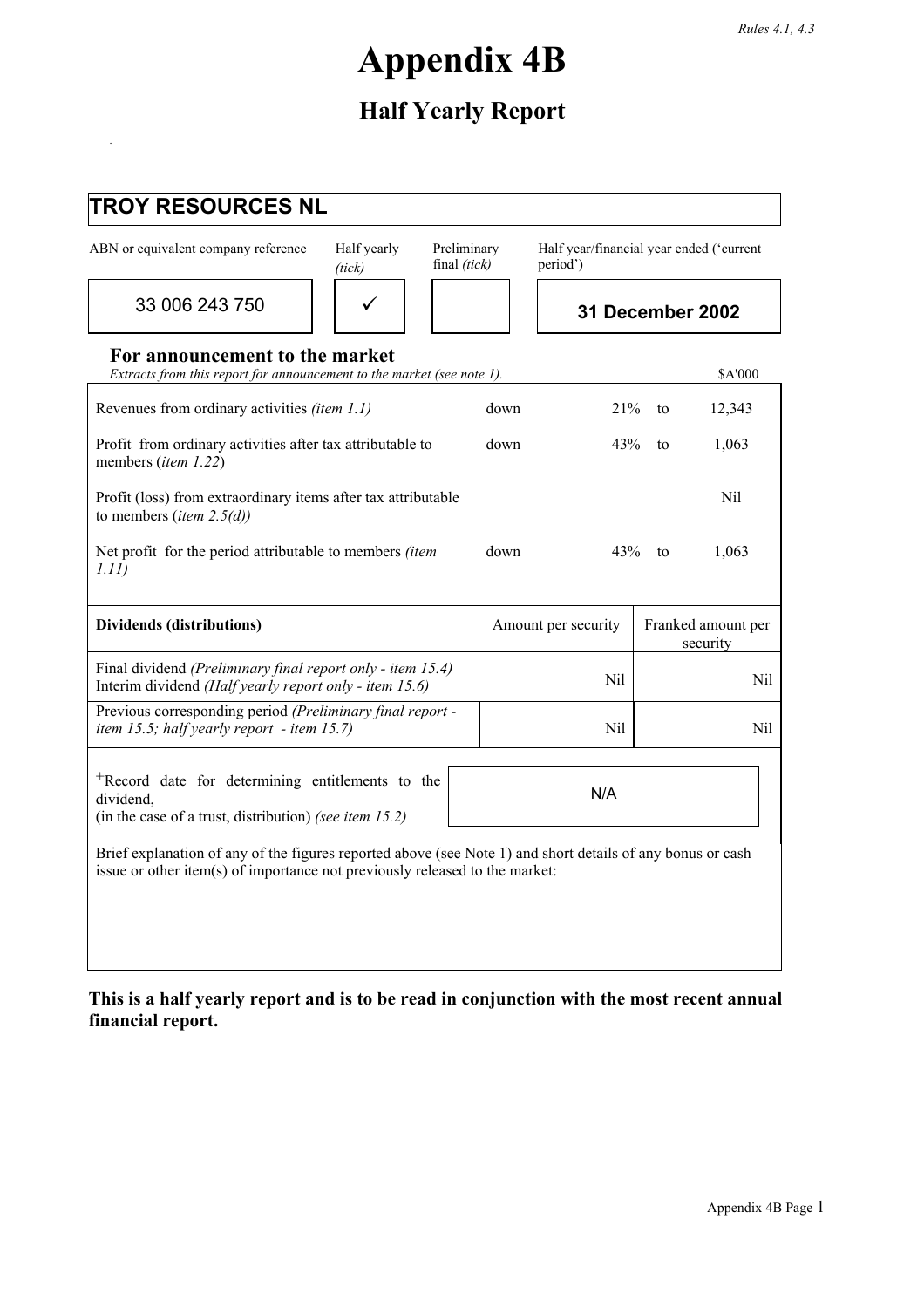## **Condensed consolidated statement of financial performance**

|              |                                                                                                              | Current period -<br>\$A'000 | Previous corresponding<br>period - \$A'000 |
|--------------|--------------------------------------------------------------------------------------------------------------|-----------------------------|--------------------------------------------|
| 1.1          | Revenues from ordinary activities (see items 1.23)<br>$-1.25$                                                | 12,343                      | 15,636                                     |
| 1.2          | Expenses from ordinary activities (see items 1.26)<br>& 1.27)                                                | (10, 410)                   | (12, 243)                                  |
| 1.3<br>1.4   | Borrowing costs<br>Share of net profits (losses) of associates and joint<br>venture entities (see item 16.7) | (42)                        | (2)                                        |
| 1.5          | Profit (loss) from ordinary activities before tax                                                            | 1,891                       | 3,391                                      |
| 1.6          | Income tax on ordinary activities (see note 4)                                                               | (912)                       | (1, 553)                                   |
| 1.7          | Profit (loss) from ordinary activities after tax                                                             | 979                         | 1,838                                      |
| 1.8          | Profit (loss) from extraordinary items after tax<br>(see item $2.5$ )                                        |                             |                                            |
| 1.9          | Net profit (loss)                                                                                            | 979                         | 1,838                                      |
| 1.10         | Net profit (loss) attributable to outside $+$ equity<br>interests                                            | (84)                        | (38)                                       |
| 1.11         | Net profit (loss) for the period attributable to<br>members                                                  | 1,063                       | 1,876                                      |
|              | Non-owner transaction changes in equity                                                                      |                             |                                            |
| 1.12<br>1.13 | Increase (decrease) in revaluation reserves<br>Net exchange differences recognised in equity                 |                             |                                            |
| 1.14         | Other revenue, expense and initial adjustments<br>recognised directly in equity (attach details)             |                             |                                            |
| 1.15         | Initial<br>adjustments from UIG<br>transitional<br>provisions                                                |                             |                                            |
| 1.16         | Total transactions and adjustments recognised<br>directly in equity (items $1.12$ to $1.15$ )                |                             |                                            |
| 1.17         | Total changes in equity not resulting from<br>transactions with owners as owners                             | 1,063                       | 1,876                                      |
|              | <b>Earnings per security (EPS)</b>                                                                           | Current period              | Previous<br>corresponding<br>period        |
| 1.18         | <b>Basic EPS</b>                                                                                             | 2.0                         | 3.7                                        |

2.0

1.19 Diluted EPS

3.7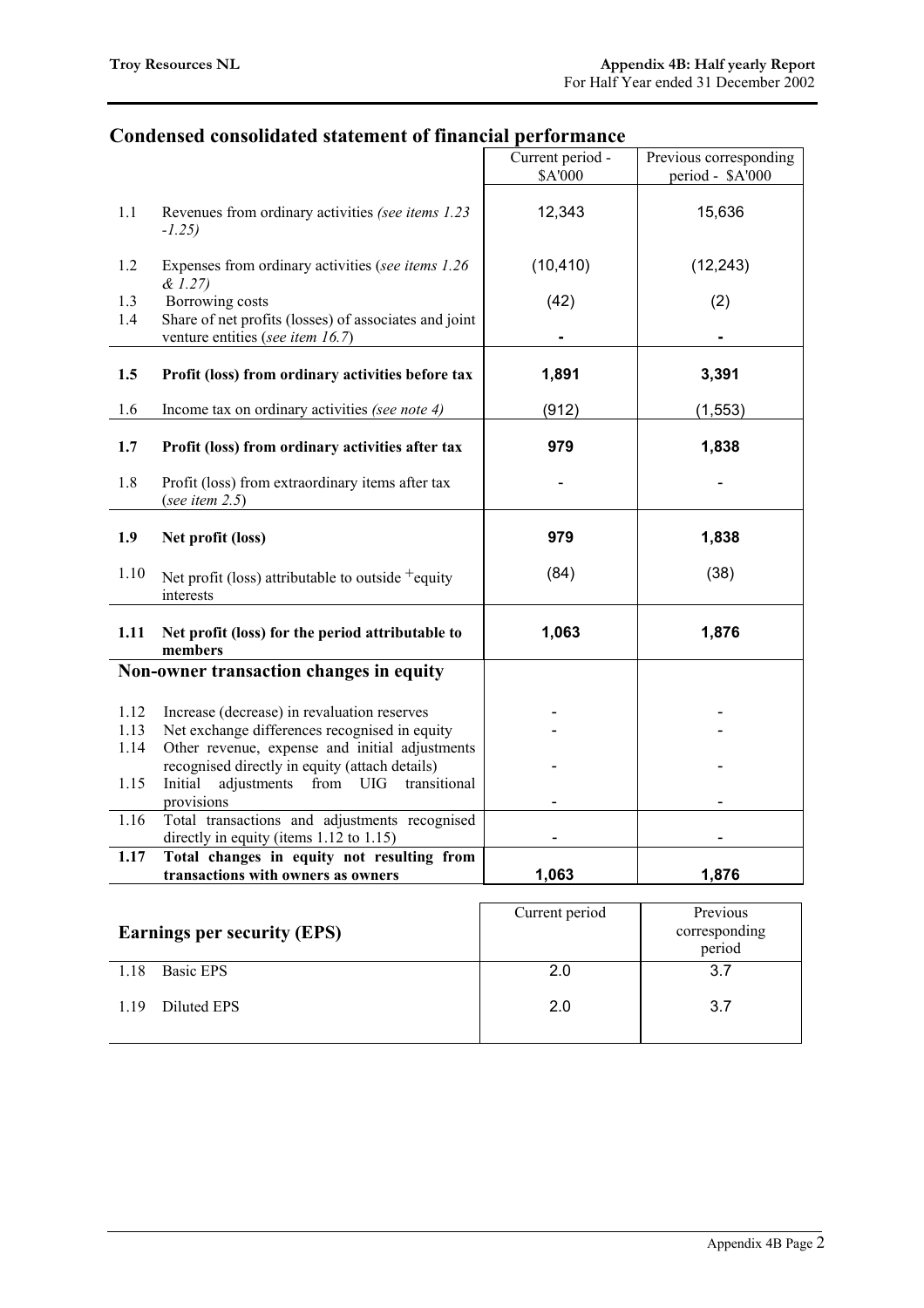## **Notes to the condensed consolidated statement of financial performance**

|      |                                                  | Current period -<br>\$A'000 | Previous<br>corresponding period -<br>\$A'000 |
|------|--------------------------------------------------|-----------------------------|-----------------------------------------------|
| 1.20 | Profit (loss) from ordinary activities after tax |                             |                                               |
|      | $(i$ tem 1.7)                                    | 979                         | 1,838                                         |
| 1.21 | Less (plus) outside $^+$ equity interests        | (84)                        | (38)                                          |
| 1.22 | Profit (loss) from ordinary activities after     |                             |                                               |
|      | tax, attributable to members                     | 1,063                       | 1.876                                         |

## **Profit (loss) from ordinary activities attributable to members**

## **Revenue and expenses from ordinary activities**

*(see note 15)*

|      |                                                     | Current period - | Previous               |
|------|-----------------------------------------------------|------------------|------------------------|
|      |                                                     | \$A'000          | corresponding period - |
|      |                                                     |                  | \$A'000                |
| 1.23 | Revenue from sales of goods                         | 12,015           | 14,939                 |
|      | Cost of Sales                                       | 6,496            | 7,296                  |
|      | Gross Profit                                        | 5,519            | 7,643                  |
| 1.24 | Interest revenue                                    | 40               | 138                    |
| 1.25 | Other Revenue from Ordinary Activities              | 288              | 559                    |
| 1.26 | Details of relevant expenses                        |                  |                        |
|      |                                                     |                  |                        |
|      | <b>Exploration Expenses</b>                         | 1,953            | 2,844                  |
|      | <b>Administration Expenses</b>                      | 1,874            | 1,685                  |
|      | Corporate Activity                                  | 87               | 13                     |
|      | Other Expenses                                      | 0                | 405                    |
|      | <b>Borrowing Costs</b>                              | 42               | 2                      |
|      |                                                     |                  |                        |
| 1.27 | Depreciation and amortisation<br>excluding          |                  |                        |
|      | amortisation of intangibles ( <i>this amount is</i> | 784              | 1,166                  |
|      | included within the expense lines above)            |                  |                        |
|      | <b>Capitalised outlays</b>                          |                  |                        |
| 1.28 | Interest costs capitalised in asset values          |                  |                        |
| 1.29 | Outlays capitalised in intangibles (unless          |                  |                        |
|      | arising from an $^+$ acquisition of a business)     |                  |                        |

## **Consolidated retained profits**

|      |                                                                                   | Current period -<br><b>SA'000</b> | Previous corresponding<br>period - \$A'000 |
|------|-----------------------------------------------------------------------------------|-----------------------------------|--------------------------------------------|
| 1.30 | Retained profits (accumulated losses) at the<br>beginning of the financial period | 1,836                             | (1,924)                                    |
| 1.31 | Net profit (loss) attributable to members <i>(item</i> )<br>1.11)                 | 1,063                             | 1,876                                      |
| 1.32 | Net transfers from (to) reserves <i>(details if</i><br><i>material</i> )          |                                   |                                            |
| 1.33 | Net effect of changes in accounting policies                                      |                                   |                                            |
| 1.34 | Dividends and other equity distributions paid<br>or payable                       | (2,622)                           |                                            |
| 1.35 | Retained profits (accumulated losses) at end<br>of financial period               | 277                               | (48)                                       |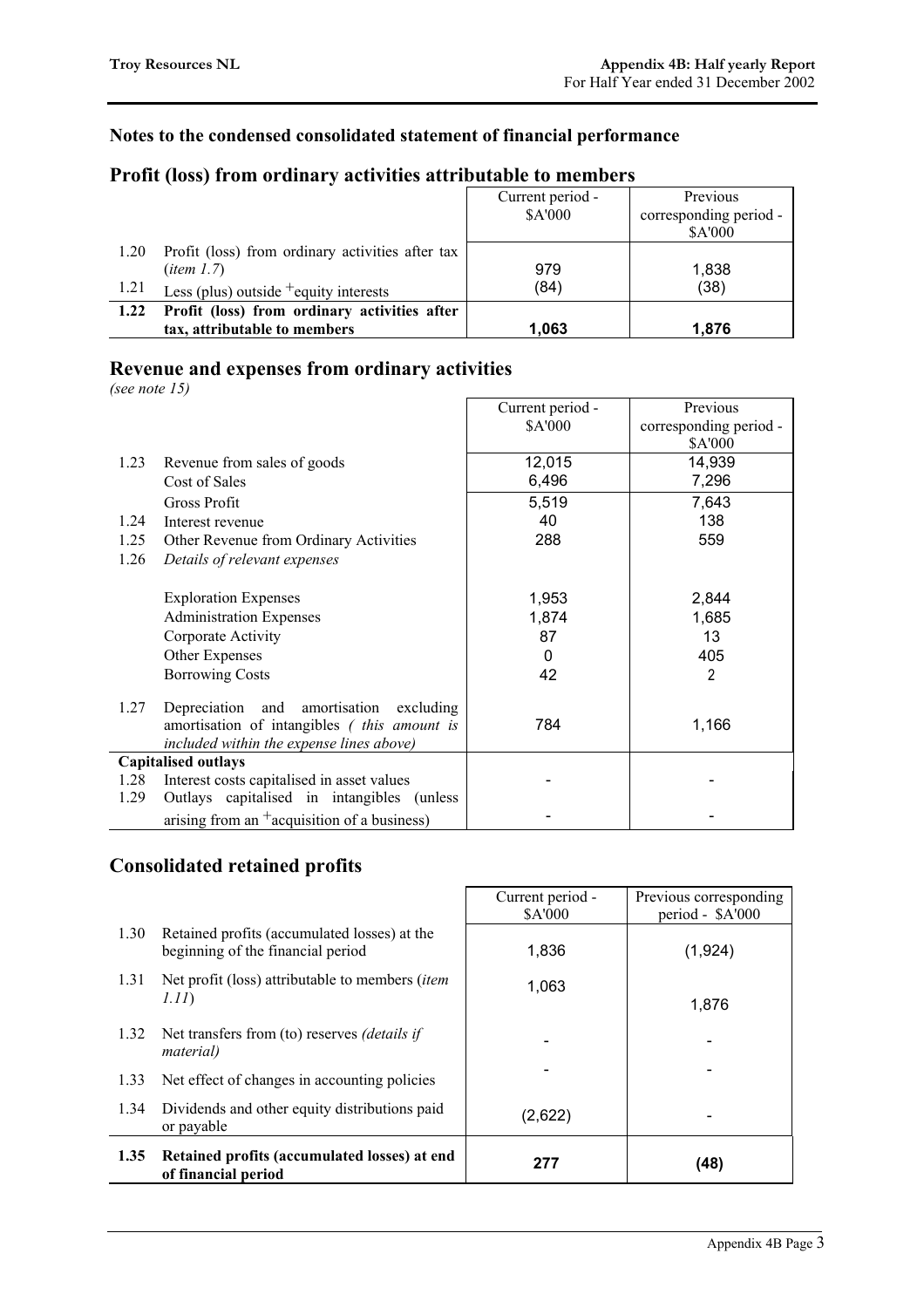# **Intangible and extraordinary items**

|     |                                             | Consolidated - current period |                |                                                      |                                                          |
|-----|---------------------------------------------|-------------------------------|----------------|------------------------------------------------------|----------------------------------------------------------|
|     |                                             | Before tax                    | Related tax    | Related                                              | Amount (after                                            |
|     |                                             | \$A'000<br>(a)                | \$A'000<br>(b) | outside<br>$+$ equity<br>interests<br>\$A'000<br>(c) | $\tan$ )<br>attributable to<br>members<br>\$A'000<br>(d) |
| 2.1 | Amortisation of goodwill                    | Nil                           | Nil            | Nil                                                  | Nil                                                      |
| 2.2 | Amortisation of other<br>intangibles        | Nil                           | Nil            | Nil                                                  | Nil                                                      |
| 2.3 | <b>Total amortisation of</b><br>intangibles | Nil                           | Nil            | Nil                                                  | Nil                                                      |
| 2.4 | Extraordinary items<br>(details)            | Nil                           | Nil            | Nil                                                  | Nil                                                      |
| 2.5 | <b>Total extraordinary items</b>            | Nil                           | <b>Nil</b>     | Nil                                                  | <b>Nil</b>                                               |

| <b>Comparison of half year profits</b><br>(Preliminary final report only) |                                                                                                                                                                            | Current year<br>$-$ \$A'000 | Previous year<br>$-$ \$A'000 |
|---------------------------------------------------------------------------|----------------------------------------------------------------------------------------------------------------------------------------------------------------------------|-----------------------------|------------------------------|
| 3.1                                                                       | Consolidated profit (loss) from ordinary<br>activities after tax attributable to members<br>reported for the <i>lst</i> half year (item 1.22 in the<br>half yearly report) | NOT APPLICABLE              |                              |
| 3.2                                                                       | Consolidated profit (loss) from ordinary<br>activities after tax attributable to members for<br>the 2nd half year                                                          | N/A<br>N/A                  |                              |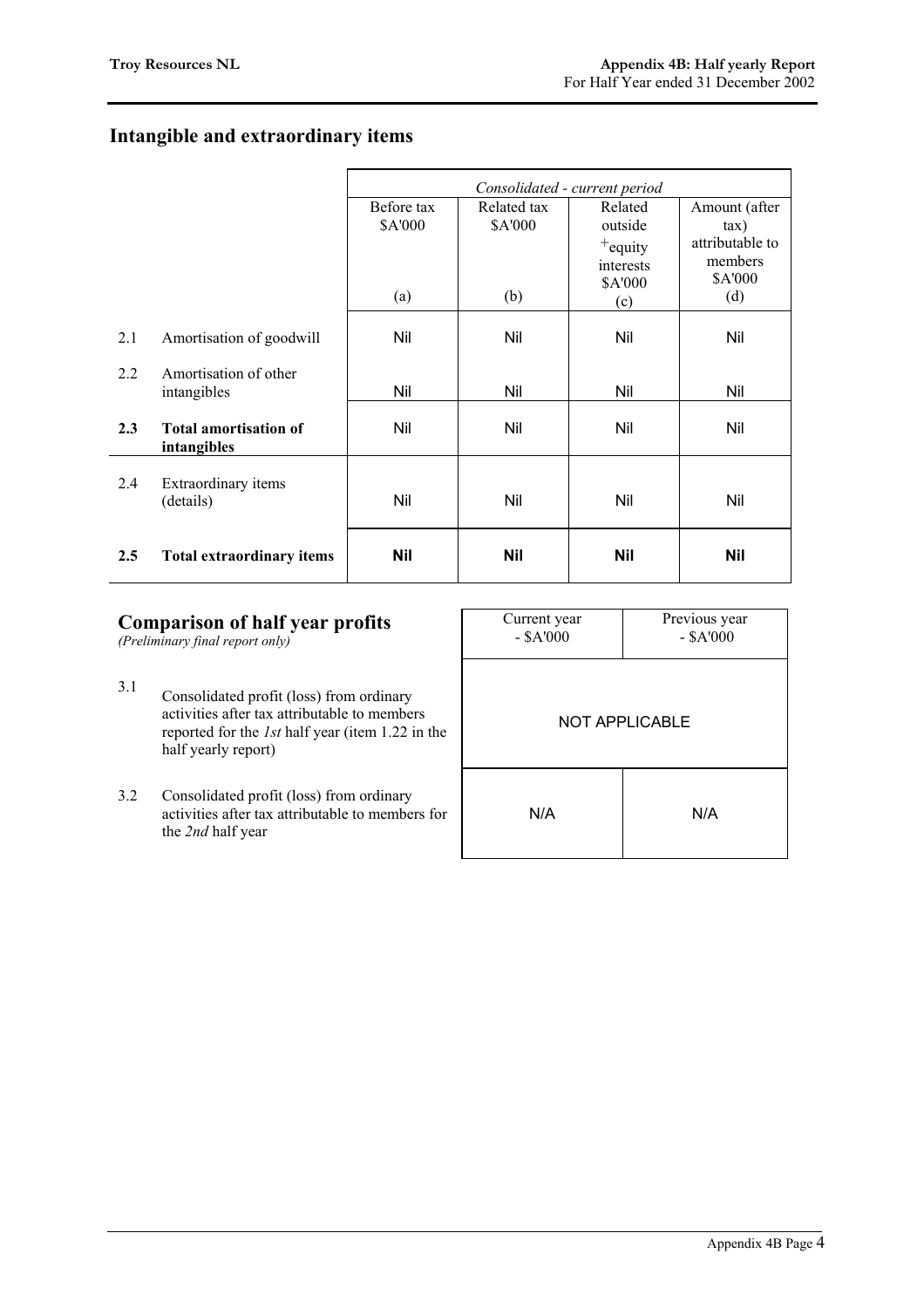| <b>Condensed consolidated statement</b><br>of financial position |                                                                   | At end of<br>current period | As shown in last<br>annual report | As in last half<br>yearly report |
|------------------------------------------------------------------|-------------------------------------------------------------------|-----------------------------|-----------------------------------|----------------------------------|
|                                                                  |                                                                   | \$A'000                     | \$A'000                           | \$A'000                          |
|                                                                  | <b>Current assets</b>                                             |                             |                                   |                                  |
| 4.1                                                              | Cash                                                              | 4,851                       | 1,497                             | 785                              |
| 4.2                                                              | Receivables                                                       | 1,332                       | 833                               | 757                              |
| 4.3                                                              | <b>Other Financial Assets</b>                                     | 1,300                       | 6,133                             | 7,837                            |
| 4.4                                                              | Inventories                                                       | 9,037                       | 2,709                             | 3,076                            |
| 4.5                                                              | Tax assets                                                        |                             | 384                               | 418                              |
| 4.6                                                              | Other (provide details if material)                               | 15                          | 15                                | 15                               |
|                                                                  |                                                                   |                             |                                   |                                  |
| 4.7                                                              | <b>Total current assets</b>                                       | 16,535                      | 11,571                            | 12,888                           |
|                                                                  | <b>Non-current assets</b>                                         |                             |                                   |                                  |
| 4.8                                                              | Receivables                                                       |                             |                                   |                                  |
| 4.9<br>4.10                                                      | Investments (equity accounted)<br>Other investments               |                             |                                   |                                  |
| 4.11                                                             | Inventories                                                       |                             |                                   |                                  |
| 4.12                                                             | Exploration and evaluation expenditure                            |                             |                                   |                                  |
| 4.13                                                             | capitalised (see para .71 of AASB 1022)                           | 774                         | 584                               | 301                              |
|                                                                  | Development<br>properties<br>$($ <sup>+</sup> mining<br>entities) | 11,713                      | 10,729                            | 7,369                            |
| 4.14                                                             | Other property, plant and equipment (net)                         | 6,921                       | 4,333                             | 3,109                            |
| 4.15                                                             | Intangibles (net)                                                 |                             |                                   |                                  |
| 4.16                                                             | Tax assets                                                        | 425                         |                                   |                                  |
| 4.17                                                             | Other (provide details if material)                               |                             |                                   |                                  |
| 4.18                                                             | <b>Total non-current assets</b>                                   | 19,833                      | 15,646                            | 10,799                           |
| 4.19                                                             | <b>Total assets</b>                                               | 36,368                      | 27,217                            | 23,667                           |
|                                                                  |                                                                   |                             |                                   |                                  |
|                                                                  | <b>Current liabilities</b>                                        |                             |                                   |                                  |
| 4.20                                                             | Payables                                                          | 4,353                       | 3,692                             | 1,720                            |
| 4.21                                                             | Interest bearing liabilities                                      | 5,933                       |                                   |                                  |
| 4.22                                                             | Tax liabilities                                                   | 1,246                       | 768                               | 1330                             |
| 4.23                                                             | Provisions exc. tax liabilities                                   | 1,319                       | 930                               | 716                              |
| 4.24                                                             | Other (provide details if material)                               |                             |                                   |                                  |
| 4.25                                                             | <b>Total current liabilities</b>                                  | 12,851                      | 5,390                             | 3,766                            |
|                                                                  | <b>Non-current liabilities</b>                                    |                             |                                   |                                  |
| 4.26                                                             | Payables                                                          |                             |                                   |                                  |
| 4.27                                                             | Interest bearing liabilities                                      |                             |                                   |                                  |
| 4.28                                                             | Tax liabilities<br>Provisions exc. tax liabilities                | 1,808<br>88                 | 2,069<br>71                       | 1,859<br>286                     |
| 4.29                                                             |                                                                   |                             |                                   |                                  |
| 4.30                                                             | Other (provide details if material)                               |                             |                                   |                                  |
| 4.31                                                             | <b>Total non-current liabilities</b>                              | 1,896                       | 2,140                             | 2,145                            |
| 4.32                                                             | <b>Total liabilities</b>                                          | 14,747                      | 7,530                             | 5,911                            |
| 4.33                                                             | Net assets                                                        | 21,621                      | 19,687                            | 17,756                           |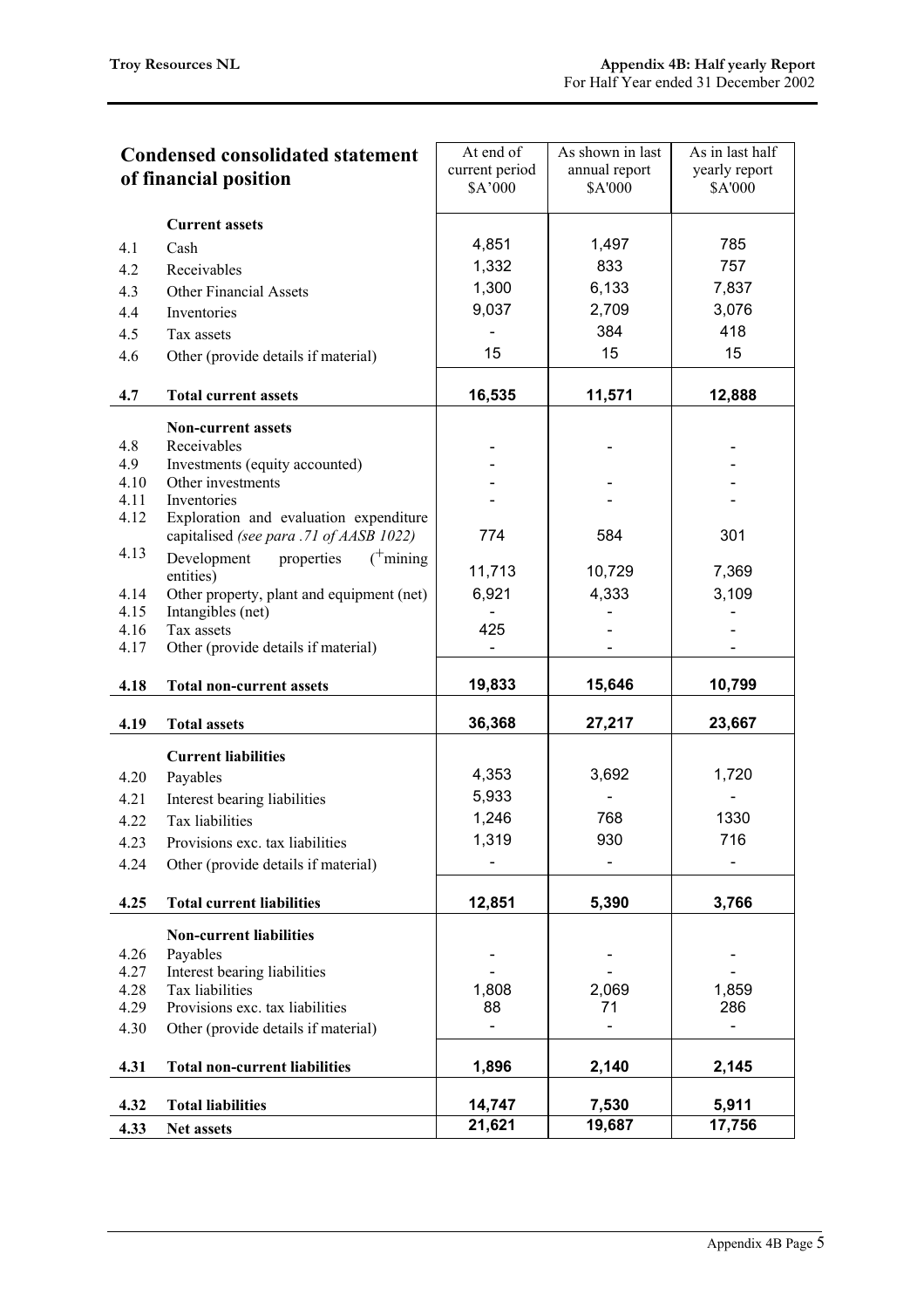|      | <b>Equity</b>                                                   |        |        |        |
|------|-----------------------------------------------------------------|--------|--------|--------|
| 4.34 | Capital/contributed equity                                      | 21,467 | 17,899 | 17,631 |
| 4.35 | Reserves                                                        | 135    | 135    | 135    |
| 4.36 | Retained profits (accumulated losses)                           | 277    | 1,836  | (48)   |
| 4.37 | Equity attributable to members of the                           |        |        |        |
|      | parent entity                                                   | 21,879 | 19,870 | 17,718 |
| 4.38 | Outside <sup>+</sup> equity interests in controlled<br>entities | 258    | 183    | 38     |
| 4.39 | <b>Total equity</b>                                             | 21,621 | 19,687 | 17,756 |
|      |                                                                 |        |        |        |
| 4.40 | Preference capital included as part of<br>4.37                  | Nil    | Nil    | Nil    |

#### **Condensed consolidated statement of financial position continued**

## **Notes to the condensed consolidated statement of financial position**

## **Exploration and evaluation expenditure capitalised**

|     |                                                          | Current period | Previous                 |
|-----|----------------------------------------------------------|----------------|--------------------------|
|     |                                                          | <b>\$A'000</b> | corresponding            |
|     |                                                          |                | period - \$A'000         |
| 5.1 | Opening balance                                          | 584            | 350                      |
| 5.2 | Expenditure incurred during current period               | 1,953          | 2,843                    |
| 5.3 | Expenditure written off during current period            | (1, 953)       | (2,843)                  |
| 5.4 | Acquisitions, disposals, revaluation increments, etc.    | 190            | (49)                     |
| 5.5 | <b>Expenditure transferred to Development Properties</b> |                | $\overline{\phantom{a}}$ |
| 5.6 | Closing balance as shown in the consolidated             |                |                          |
|     | <b>balance sheet</b> ( <i>item 4.12</i> )                | 774            | 301                      |

## **Mining and Development properties**

|     |                                                                           | Current period | Previous         |
|-----|---------------------------------------------------------------------------|----------------|------------------|
|     |                                                                           | \$A'000        | corresponding    |
|     |                                                                           |                | period - \$A'000 |
| 6.1 | Opening balance                                                           | 10,729         | 2,273            |
| 6.2 | Expenditure incurred during current period                                | 1,509          | 5,764            |
| 6.3 | Expenditure transferred from exploration and                              |                |                  |
|     | evaluation                                                                |                |                  |
| 6.4 | Expenditure written off and amortisation during                           | (525)          | (668)            |
|     | current period                                                            |                |                  |
| 6.5 | Acquisitions, disposals, revaluation increments, etc.                     |                |                  |
| 6.6 | Expenditure transferred to mine properties                                |                |                  |
|     |                                                                           |                |                  |
| 6.7 | Closing balance as shown in the consolidated<br>balance sheet (item 4.13) | 11,713         | 7,369            |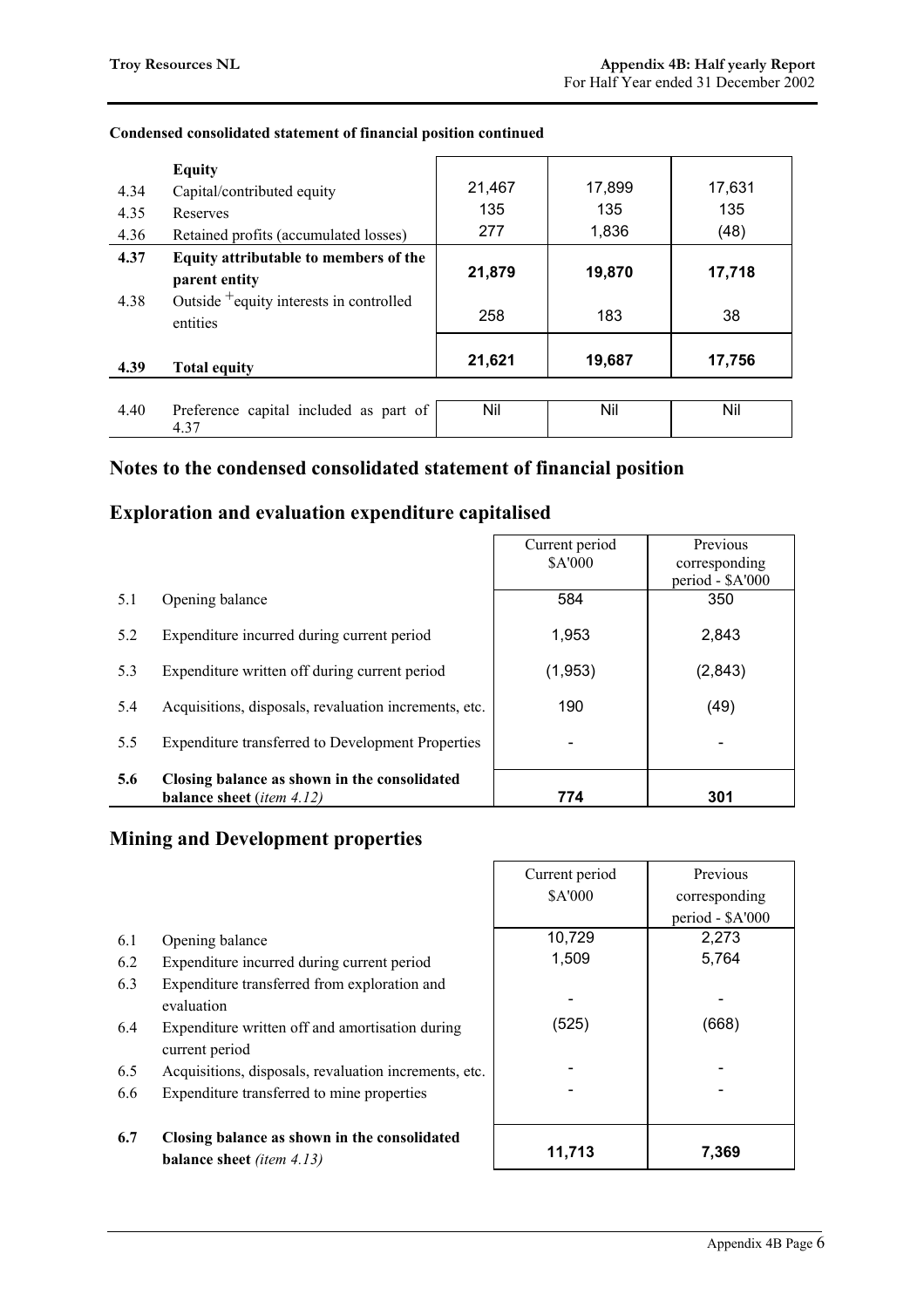## **Condensed consolidated statement of cash flows**

|              |                                                                     | Current period | Previous             |
|--------------|---------------------------------------------------------------------|----------------|----------------------|
|              |                                                                     | \$A'000        | corresponding period |
|              |                                                                     |                | $-$ \$A'000          |
|              | Cash flows related to operating activities                          |                |                      |
| 7.1          | Receipts from customers                                             | 13,067         | 14,940               |
| 7.2          | Payments to suppliers and employees                                 | (16, 370)      | (10, 640)            |
| 7.3          | Dividends received from associates                                  |                |                      |
| 7.4          | Other dividends received                                            |                |                      |
|              |                                                                     |                |                      |
| 7.5          | Interest and other items of similar nature<br>received              | 40             | 138                  |
|              |                                                                     |                | (2)                  |
| 7.6          | Interest and other costs of finance paid                            | (737)          | (3, 138)             |
| 7.7          | Income taxes paid                                                   |                |                      |
| 7.8          | <b>Borrowing Costs</b>                                              | (42)           |                      |
| 7.9          | Net operating cash flows                                            | (4, 042)       | 1,298                |
|              | Cash flows related to investing activities                          |                |                      |
| 7.10         | Payment for purchases of property, plant and                        |                |                      |
|              | equipment                                                           | (2,875)        | (449)                |
| 7.11         | Proceeds from sale of property, plant and                           |                |                      |
|              | equipment                                                           | $\overline{2}$ | 5                    |
| 7.12         | Payment for purchases of equity investments                         | (102)          | (137)                |
| 7.13<br>7.14 | Proceeds from sale of equity investments<br>Loans to other entities | 135            | 559                  |
| 7.15         |                                                                     |                |                      |
|              | Loans repaid by other entities                                      | (1,839)        |                      |
| 7.16         | Payments for Mine Development                                       | 5,000          | 1,400                |
|              | Proceeds from Other Financial Assets                                |                | (5, 764)             |
|              | Payment for the Purchase of Tenements                               |                |                      |
|              |                                                                     | 321            | (4, 386)             |
| 7.17         | Net investing cash flows                                            |                |                      |
|              | Cash flows related to financing activities                          |                |                      |
| 7.18         | Proceeds from issues of <sup>+</sup> securities (shares,            |                |                      |
|              | options, etc.)                                                      | 3,399          | 100                  |
| 7.19         | Proceeds from borrowings                                            | 5,933          |                      |
| 7.20         | Repayment of borrowings                                             |                |                      |
| 7.21         | Dividends paid                                                      | (2, 257)       | (2, 247)<br>(2, 346) |
| 7.22         | Loans to Controlled Entities                                        |                |                      |
|              |                                                                     | 7,075          | (4, 493)             |
| 7.23         | Net financing cash flows                                            |                |                      |
| 7.24         | Net increase (decrease) in cash held                                | 3,354          | (7, 581)             |
| 7.25         | Cash at beginning of period                                         |                |                      |
|              | (see Reconciliation of cash)                                        | 1,497          | 8,366                |
| 7.26         | Exchange rate adjustments to item 7.25.                             |                |                      |
| 7.27         | Cash at end of period                                               | 4,851          | 785                  |
|              | (see Reconciliation of cash)                                        |                |                      |
|              |                                                                     |                |                      |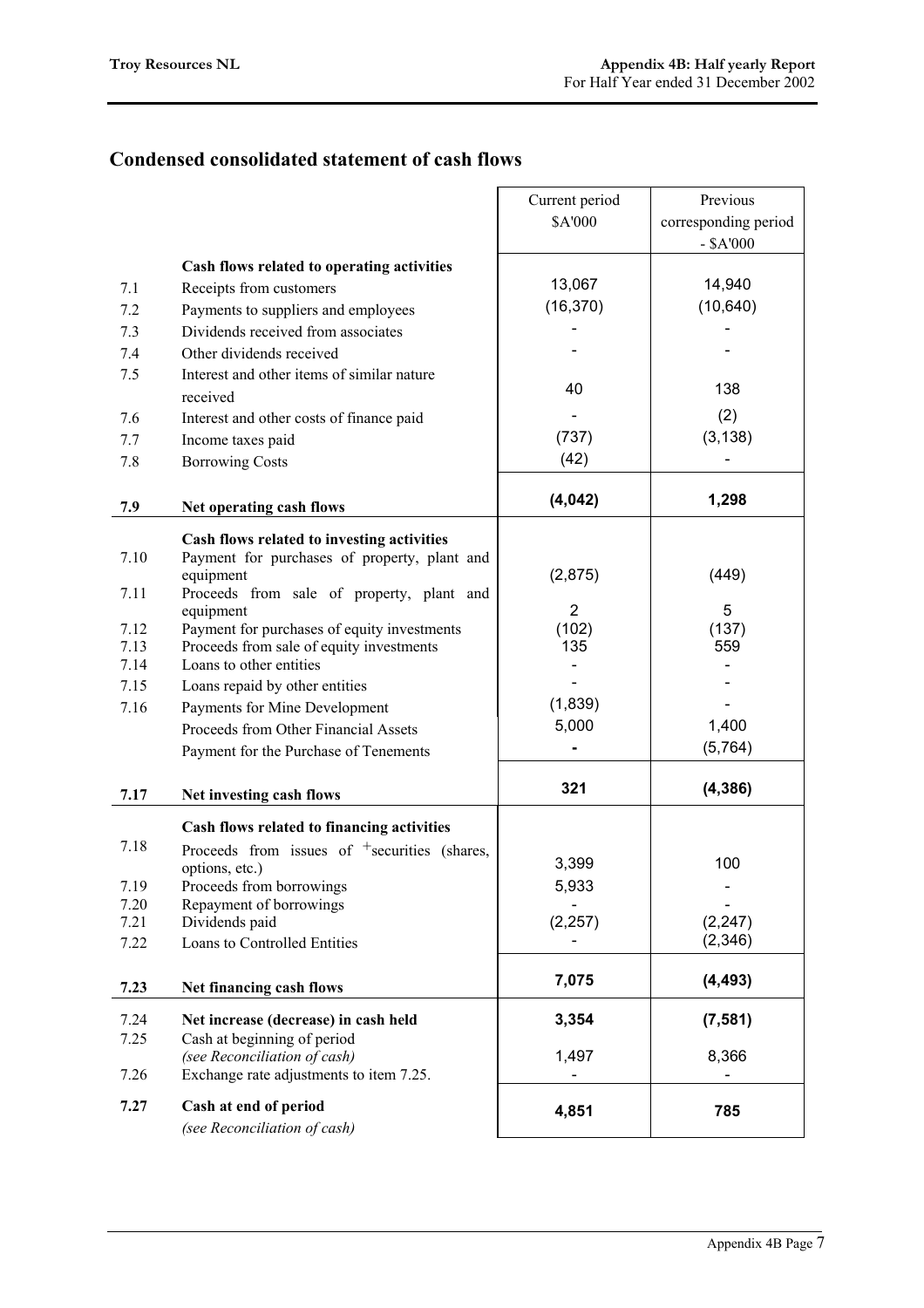## **Non-cash financing and investing activities**

Details of financing and investing transactions which have had a material effect on consolidated assets and liabilities but did not involve cash flows are as follows. *( If an amount is quantified, show comparative amount.)*

Nil

#### **Reconciliation of cash**

|     | Reconciliation of cash at the end of the period (as<br>shown in the consolidated statement of cash flows) to<br>the related items in the accounts is as follows. | Current period \$A'000 | Previous<br>corresponding<br>period - \$A'000 |
|-----|------------------------------------------------------------------------------------------------------------------------------------------------------------------|------------------------|-----------------------------------------------|
| 8.1 | Cash on hand and at bank                                                                                                                                         | 4,015                  | (93)                                          |
| 8.2 | Deposits at call                                                                                                                                                 | 836                    | 446                                           |
| 8.3 | Bank overdraft                                                                                                                                                   |                        |                                               |
| 8.4 | Other (provide details)                                                                                                                                          |                        | 432                                           |
| 8.5 | <b>Total cash at end of period</b> <i>(item 7.27)</i>                                                                                                            | 4,851                  | 785                                           |

## **Other notes to the condensed financial statements**

| <b>Ratios</b> |                                                                                                                                                                                                                                                                      | Current period | Previous<br>corresponding<br>period |
|---------------|----------------------------------------------------------------------------------------------------------------------------------------------------------------------------------------------------------------------------------------------------------------------|----------------|-------------------------------------|
| 9.1           | <b>Profit before tax / revenue</b><br>Consolidated profit (loss) from ordinary<br>activities before tax <i>(item 1.5)</i> as a percentage<br>of revenue <i>(item 1.1)</i>                                                                                            | 15.3%          | 21.4%                               |
| 9.2           | Profit after tax $/$ + equity interests<br>Consolidated net profit (loss) from ordinary<br>activities after tax attributable to members<br>( <i>item 1.11</i> ) as a percentage of equity (similarly<br>attributable) at the end of the period ( <i>item</i><br>4.37 | 4.6%           | 10.6%                               |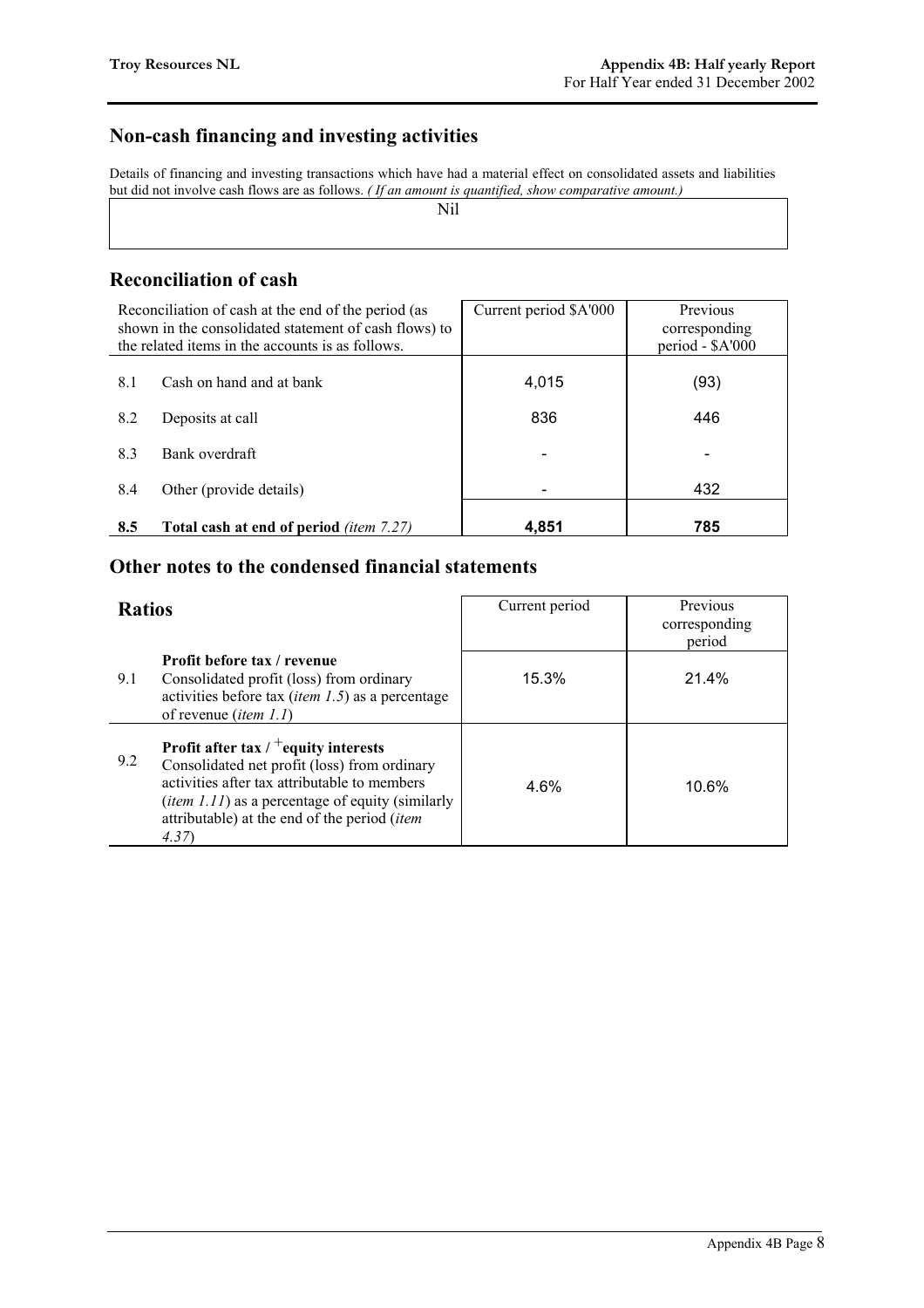#### **Earnings per security (EPS)**

10. Details of basic and diluted EPS reported separately in accordance with paragraph 9 and 18 of *AASB 1027: Earnings Per Share* are as follows.

| $1027.$ Burnings TV bildre are as follows. |                                                                                                                                                                                                                                                                                                                                                              |                                          | Consolidated                |
|--------------------------------------------|--------------------------------------------------------------------------------------------------------------------------------------------------------------------------------------------------------------------------------------------------------------------------------------------------------------------------------------------------------------|------------------------------------------|-----------------------------|
|                                            |                                                                                                                                                                                                                                                                                                                                                              | 2002<br><b>Cents Per</b><br><b>Share</b> | 2001<br>Cents Per<br>Share  |
|                                            | Basic earnings per share<br>Diluted earnings per share                                                                                                                                                                                                                                                                                                       | 2.0<br>2.0                               | 3.7<br>3.7                  |
| (a)                                        | <b>Basic Earnings Per Share</b>                                                                                                                                                                                                                                                                                                                              |                                          |                             |
|                                            | The earnings and weighted average number of ordinary shares used in the calculation of basic earnings per<br>share are as follows:                                                                                                                                                                                                                           | 2002                                     | 2001                        |
|                                            |                                                                                                                                                                                                                                                                                                                                                              | (\$'000)                                 | (\$'000)                    |
|                                            | Earnings                                                                                                                                                                                                                                                                                                                                                     | 1,063                                    | 1,876                       |
|                                            |                                                                                                                                                                                                                                                                                                                                                              | 2002<br>No. ('000)                       | 2001<br>No. ('000)          |
|                                            | Weighted average number of ordinary shares                                                                                                                                                                                                                                                                                                                   | 52,654                                   | 50,962                      |
|                                            | Options are considered to be potential ordinary shares and are therefore excluded from the weighted<br>average number of ordinary shares used in the calculation of basic earnings per share. Where dilutive,<br>potential ordinary shares are included in the calculation of diluted earnings per share (refer below).<br><b>Diluted Earnings Per Share</b> |                                          |                             |
| (b)                                        | The earnings and weighted average number of ordinary shares used in the calculation of basic earnings per<br>share are as follows:                                                                                                                                                                                                                           | 2002                                     | 2001                        |
|                                            |                                                                                                                                                                                                                                                                                                                                                              | (\$'000)                                 | (\$'000)                    |
|                                            | Earnings                                                                                                                                                                                                                                                                                                                                                     | 1,063<br>2002<br>No. ('000)              | 1,876<br>2001<br>No. ('000) |
|                                            | Weighted average number of ordinary shares and<br>potential ordinary shares (a)                                                                                                                                                                                                                                                                              | 52,711                                   | 51,280                      |
|                                            | (a)<br>Weighted average number of ordinary shares and potential ordinary shares used in the calculation of<br>diluted earnings per share reconciles to the weighted average number of ordinary shares used in the                                                                                                                                            |                                          |                             |
|                                            | calculation of basis earnings per share as follows:                                                                                                                                                                                                                                                                                                          | 2002<br>No. ('000)                       | 2001<br>No. ('000)          |
|                                            | Weighted average number of ordinary shares used in<br>the calculation of basic EPS                                                                                                                                                                                                                                                                           | 52,654                                   | 50,962                      |
|                                            | <b>Employee Options</b>                                                                                                                                                                                                                                                                                                                                      | 57                                       | 318                         |
|                                            | Weighted average number of ordinary shares and<br>potential ordinary shares used in the calculation of<br>diluted EPS                                                                                                                                                                                                                                        | 52,711                                   | 51,280                      |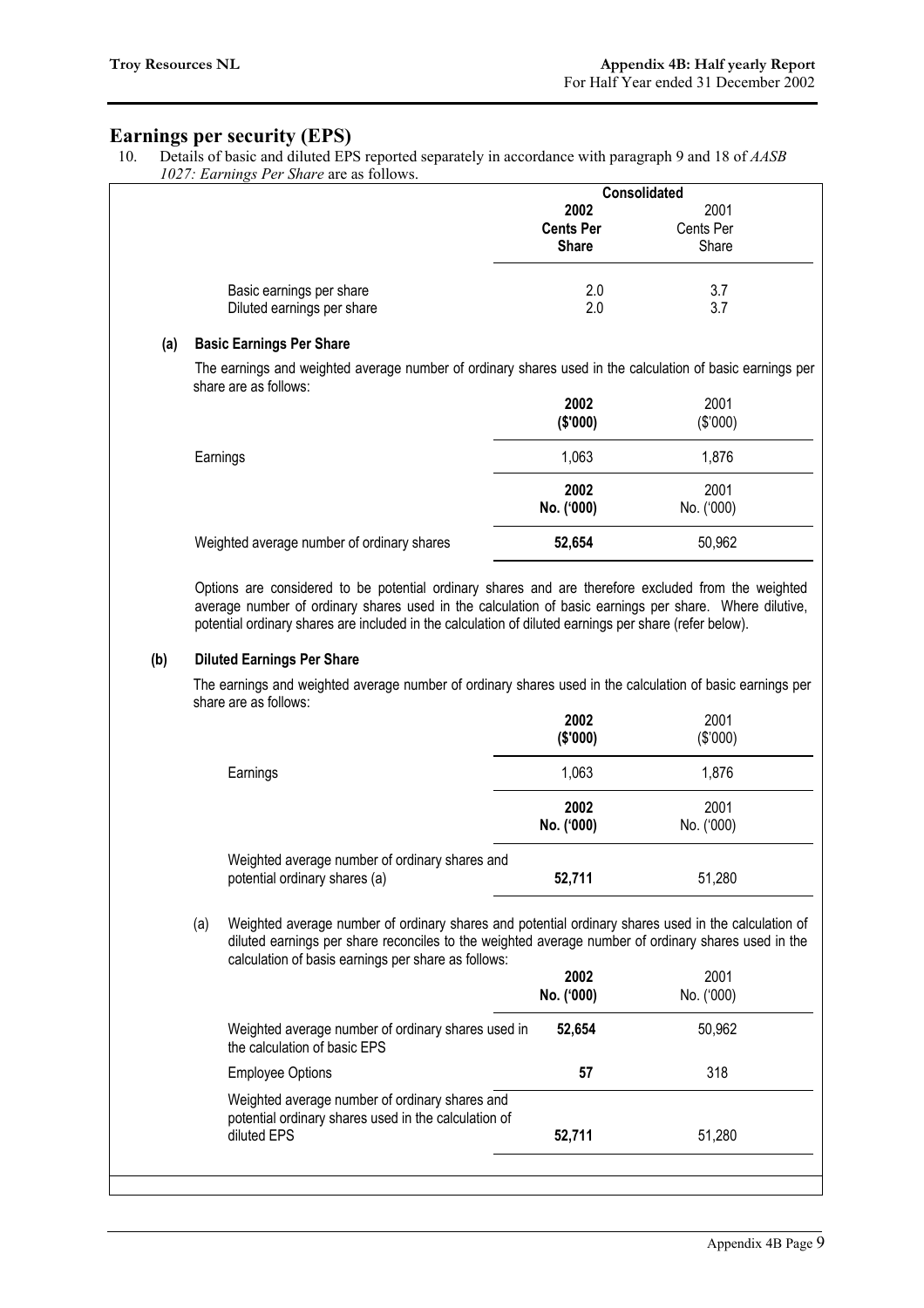| NTA backing<br>(see note $7$ )                          | Current period | Previous corresponding<br>period |
|---------------------------------------------------------|----------------|----------------------------------|
| Net tangible asset backing per $+$ ordinary<br>security | Not Required   | Not Required                     |

## **Discontinuing Operations**

Not applicable.

## **Control gained over entities having material effect**

There has been no control gained over entities which have had a material result on group profit or loss in the current period.

## **Loss of control of entities having material effect**

There has been no loss of control of entities during the reporting period.

## **Dividends (in the case of a trust, distributions)**

- 15.1 Date the dividend (distribution) is payable NOT APPLICABLE
- 15.2 +Record date to determine entitlements to the dividend (distribution) (ie, on the basis of proper instruments of transfer received by 5.00 pm if  $+$ securities are not  $+$ CHESS approved, or security holding balances established by 5.00 pm or such later time permitted by SCH Business Rules if <sup>+</sup>securities are +CHESS approved)
- 15.3 If it is a final dividend, has it been declared? *(Preliminary final report only)*

NOT APPLICABLE

NOT APPLICABLE

#### **Amount per security**

|      |                                             | Amount per<br>security | Franked<br>amount per<br>security at $%$<br>tax (see note | Amount per<br>security of<br>foreign source<br>dividend |
|------|---------------------------------------------|------------------------|-----------------------------------------------------------|---------------------------------------------------------|
|      | (Half yearly and preliminary final reports) |                        |                                                           |                                                         |
| 15.6 | Interim dividend: Current year              | Nil                    | Nil                                                       | Nil                                                     |
| 15.7 | Previous year                               | Nil                    | Nil                                                       | Nil                                                     |

#### **Total dividend (distribution) per security (interim** *plus* **final)**

(Preliminary final report only)

|      |                             | Current year | Previous year |
|------|-----------------------------|--------------|---------------|
|      | $15.8$ +Ordinary securities | N/A          | N/A           |
| 15.9 | Preference +securities      | N/A          | N/A           |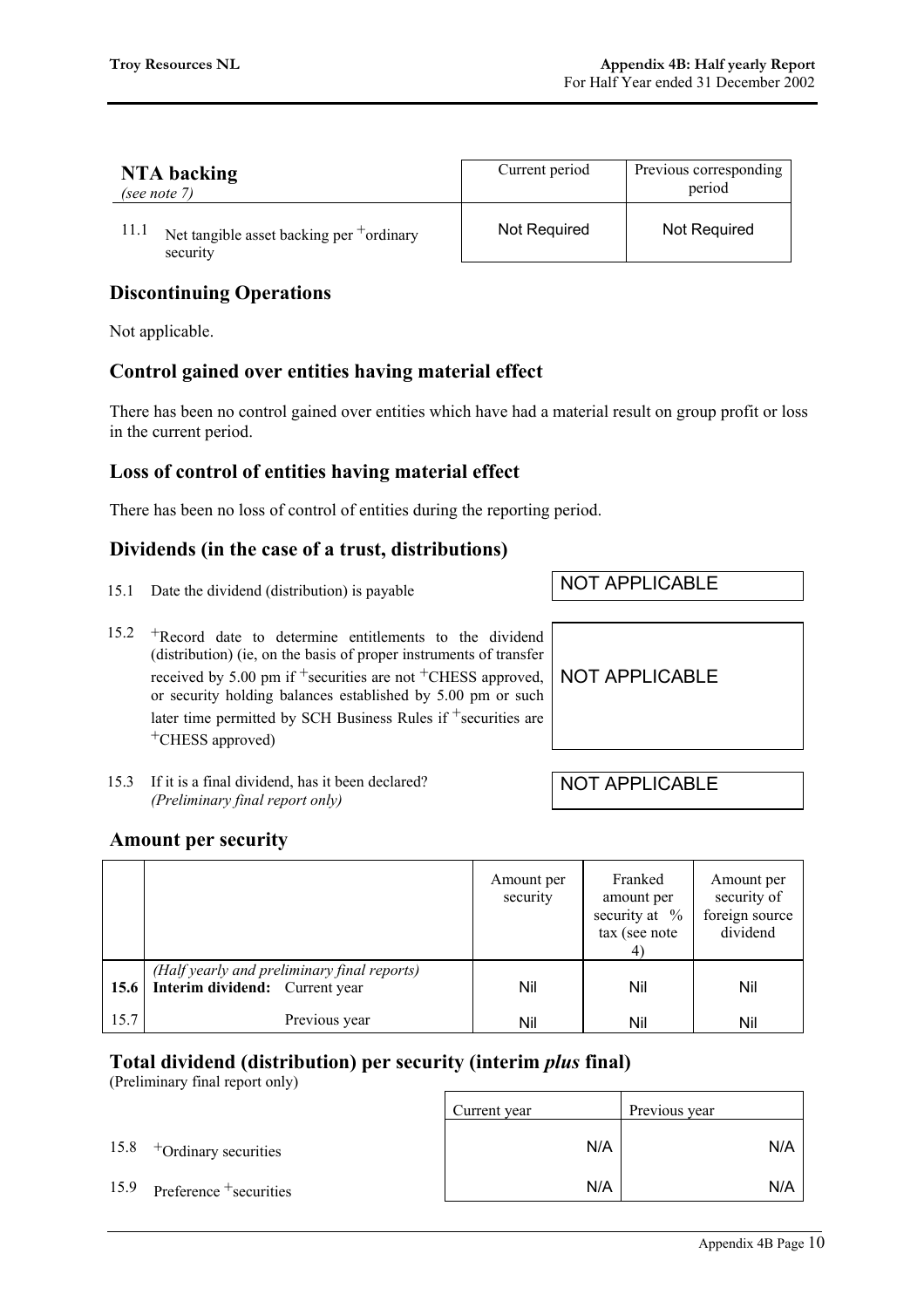## **Half yearly report - interim dividend (distribution) on all securities** *or* **Preliminary final report - final dividend (distribution) on all securities**

|       |                                                     | Current period \$A'000 | Previous corresponding<br>period - \$A'000 |
|-------|-----------------------------------------------------|------------------------|--------------------------------------------|
| 15.10 | $+$ Ordinary securities (each class separately)     | Nil                    | Nil                                        |
| 15.11 | Preference + securities (each class<br>separately)  | Nil                    | Nil                                        |
| 15.12 | Other equity instruments (each class<br>separately) | Nil                    | Nil                                        |
| 15.13 | Total                                               | Nil                    | Nil                                        |

The <sup>+</sup>dividend or distribution plans shown below are in operation.

Nil

The last date(s) for receipt of election notices for the +dividend or distribution plans

NOT APPLICABLE

Any other disclosures in relation to dividends (distributions). *(For half yearly reports, provide details in accordance with paragraph 7.5(d) of AASB 1029 Interim Financial Reporting)*

 A final dividend for the 2001/02 financial year of 5 cents per share fully franked was declared during the half year. The record date was 14 November 2002 and the payment date was 16 December 2002. The total distribution under the dividend was \$2,609,000.

## **Details of aggregate share of profits (losses) of associates and joint venture entities**

16.1 Not Applicable

## **Material interests in entities which are not controlled entities**

The economic entity has no material interest in entities which are not controlled.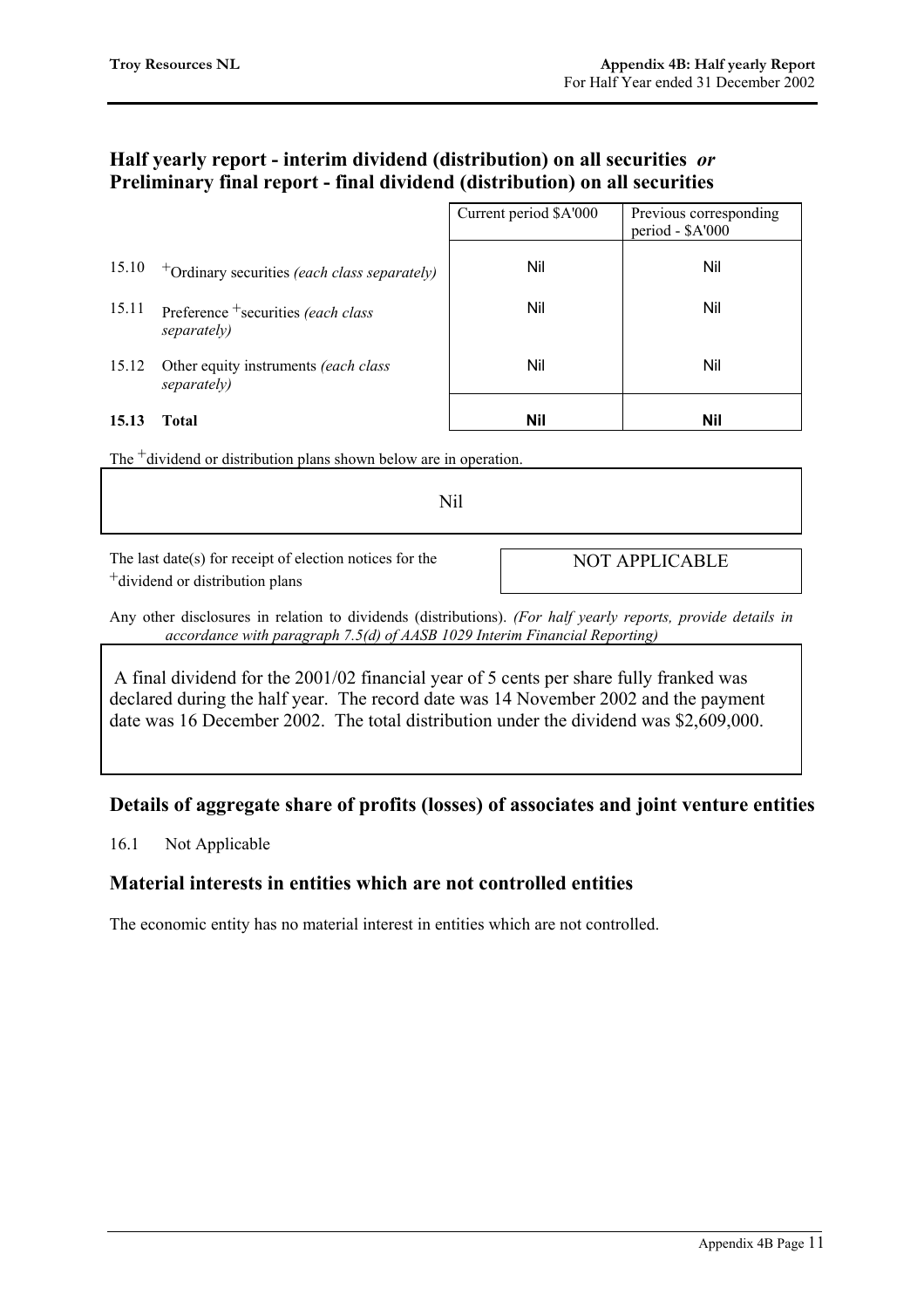#### **Issued and quoted securities at end of current period**

*(Description must include rate of interest and any redemption or conversion rights together with prices and dates)*

| Category of <sup>+</sup> securities |                                                                                                                                                                 | Total<br>number                                               | Number<br>quoted                                              | Issue price<br>per security<br>(see note<br>14)<br>(cents) | Amount paid up<br>per security (see<br>note $14)$<br>(cents)            |
|-------------------------------------|-----------------------------------------------------------------------------------------------------------------------------------------------------------------|---------------------------------------------------------------|---------------------------------------------------------------|------------------------------------------------------------|-------------------------------------------------------------------------|
| 18.1                                | <b>Preference</b> +securities (description)                                                                                                                     | Nil                                                           |                                                               |                                                            |                                                                         |
| 18.2                                | Changes during current period<br>(a) Increases through issues<br>(b) Decreases through returns of capital,<br>buybacks, redemptions                             | Nil                                                           |                                                               |                                                            |                                                                         |
| 18.3                                | <sup>+</sup> Ordinary securities Fully Paid<br><b>Partly Paid</b>                                                                                               | 47,747,787<br>6,519,452                                       | 47,747,787<br>6,519,452                                       | $\blacksquare$<br>100                                      | $\blacksquare$<br>60                                                    |
| 18.4                                | Changes during current period<br>(a) Increases through issues                                                                                                   | 5,000<br>60,500<br>100,000<br>200,000<br>174,000<br>2,000,000 | 5,000<br>60,500<br>100,000<br>200,000<br>174,000<br>2,000,000 | 0.82<br>0.52<br>0.41<br>0.30<br>0.22<br>1.68               | 0.82<br>0.52<br>0.41<br>0.30<br>0.22<br>1.68                            |
|                                     | (b) Decreases through returns of capital,<br>buybacks                                                                                                           | Nil                                                           |                                                               |                                                            |                                                                         |
| 18.5                                | <sup>+</sup> Convertible debt securities<br>(description and conversion factor)                                                                                 | Nil                                                           |                                                               |                                                            |                                                                         |
| 18.6                                | Changes during current period<br>(a) Increases through issues<br>(b) Decreases through securities<br>matured, converted                                         | Nil                                                           |                                                               |                                                            |                                                                         |
| 18.7                                | <b>Options</b> (description and conversion<br>factor)                                                                                                           |                                                               |                                                               | Exercise<br>Price                                          | Expiry<br>Date (if any)                                                 |
|                                     | On Issue                                                                                                                                                        | 70,000<br>100,000<br>202,500<br>120,000<br>330,000            |                                                               | 0.82<br>0.52<br>0.52<br>0.41<br>1.45                       | 21 Nov 2005<br>20 Jun 2005<br>17 Aug 2004<br>31 May 2003<br>10 Aug 2006 |
| 18.8                                | Issued during current period                                                                                                                                    | 330,000                                                       |                                                               | 1.45                                                       | 10 Aug 2006                                                             |
| 18.9                                | Exercised during current period                                                                                                                                 | 5,000<br>60,500<br>100,000<br>200,000<br>174,000              |                                                               | 0.82<br>0.52<br>0.41<br>0.30<br>0.22                       | 21 Nov 2005<br>17 Aug 2004<br>31 May 2004<br>29 Oct 2003<br>22 Mar 2003 |
| 18.10                               | Expired during current period                                                                                                                                   | 300,000                                                       |                                                               | 1.12                                                       | 24 May 2006                                                             |
| 18.11<br>18.12                      | Debentures (description)<br>Changes during current period<br>(a) Increases through issues<br>(b) Decreases through securities<br>matured, converted             | Nil                                                           |                                                               |                                                            |                                                                         |
| 18.13<br>18.14                      | <b>Unsecured notes</b> (description)<br>Changes during current period<br>(a) Increases through issues<br>(b) Decreases through securities<br>matured, converted | Nil                                                           |                                                               |                                                            |                                                                         |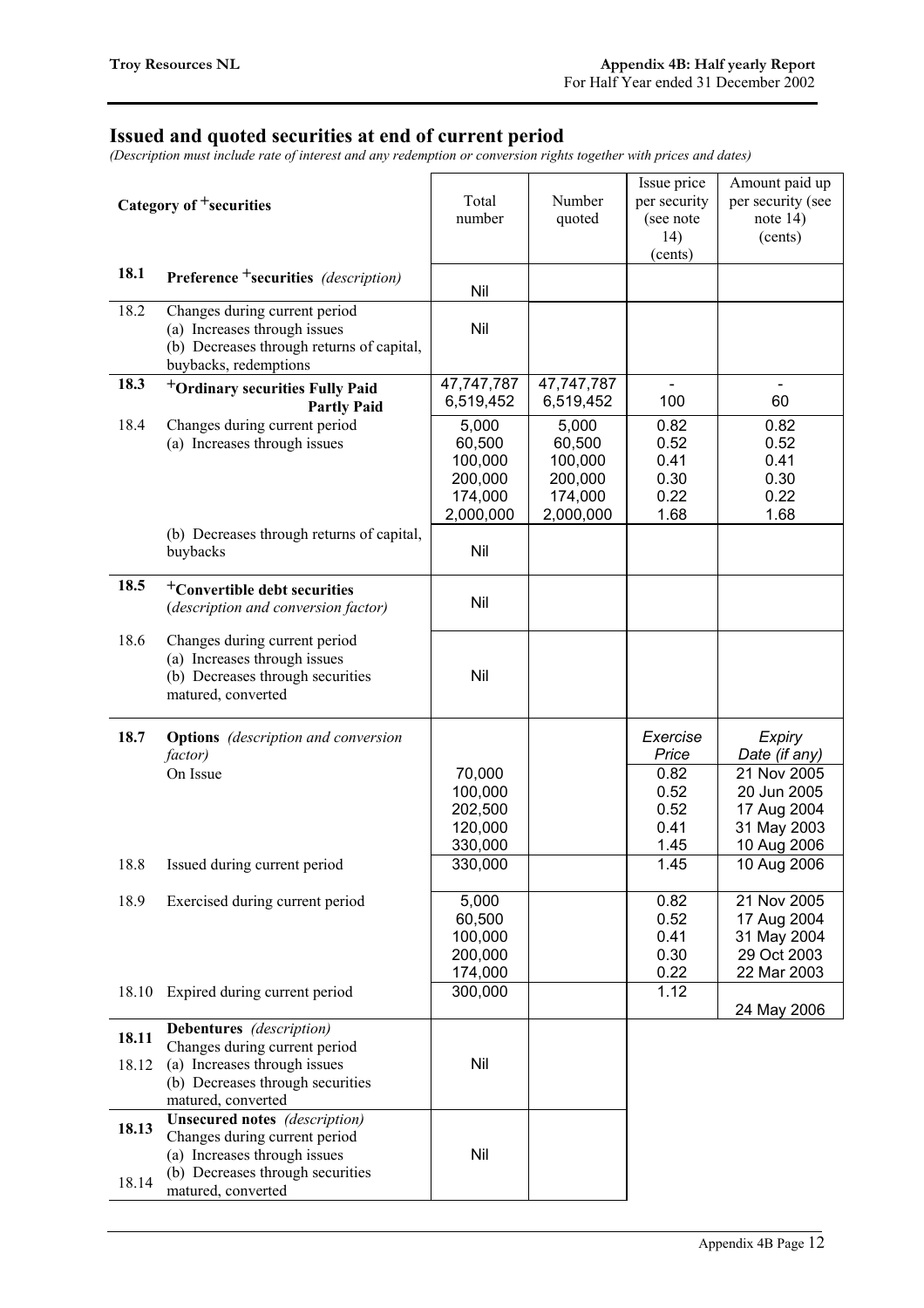#### **Segment reporting**

The consolidated entity is involved in only one industry, namely mining and exploration with activities in Australia, South America, Asia and Europe during the year.

|                                                     |                | Australia      |                | Asia           |                | <b>South America</b>     |                | <b>Europe</b>  |                              | <b>Elimination</b> |                | <b>Consolidated</b> |
|-----------------------------------------------------|----------------|----------------|----------------|----------------|----------------|--------------------------|----------------|----------------|------------------------------|--------------------|----------------|---------------------|
| SEGMENT INFORMATION: GEOGRAPHIC<br><b>SEGMENT</b>   | 2002<br>\$2000 | 2001<br>\$2000 | 2002<br>\$2000 | 2001<br>\$2000 | 2002<br>\$2000 | 2001<br>\$2000           | 2002<br>\$2000 | 2001<br>\$2000 | 2002<br>\$2000               | 2001<br>\$2000     | 2002<br>\$2000 | 2001<br>\$'000      |
| <b>REVENUE</b>                                      |                |                |                |                |                |                          |                |                |                              |                    |                |                     |
| <b>External sales</b>                               | 11,961         | 15,636         | 54             |                |                | $\overline{\phantom{a}}$ |                |                | $\qquad \qquad \blacksquare$ | $\blacksquare$     | 12,015         | 14,939              |
| Other revenue                                       |                |                |                |                |                |                          |                |                |                              |                    |                |                     |
| Inter-segment sales                                 |                |                |                |                |                |                          |                |                |                              |                    |                |                     |
| Share of net profit of equity accounted investment  |                |                |                |                |                |                          |                |                |                              |                    |                |                     |
| Total segment revenue                               | 11,961         | 15,636         | 54             |                |                |                          |                |                | $\overline{\phantom{a}}$     |                    | 12,015         | 14939               |
| Unallocated revenue                                 |                |                |                |                |                |                          |                |                |                              |                    | 328            | 697                 |
| Total consolidated revenue                          |                |                |                |                |                |                          |                |                |                              |                    | 12,343         | 15,636              |
| <b>RESULTS</b>                                      |                |                |                |                |                |                          |                |                |                              |                    |                |                     |
| Segment results                                     | 3,888          | 5,590          | (677)          | (109)          | (513)          | $\sim$                   | 292            | $\blacksquare$ | $\blacksquare$               | $\blacksquare$     | 2,990          | 5,481               |
| Unallocated expenses                                |                |                |                |                |                |                          |                |                |                              |                    | 1,099          | 2,090               |
| Consolidated entity profit before income tax        |                |                |                |                |                |                          |                |                |                              |                    | 1,891          | 3,391               |
| Income tax expense                                  |                |                |                |                |                |                          |                |                |                              |                    | 912            | 1,553               |
| Consolidated entity profit from ordinary activities |                |                |                |                |                |                          |                |                |                              |                    | 979            | 1,838               |
| Extraordinary item                                  |                |                |                |                |                |                          |                |                |                              |                    |                |                     |
| Net profit                                          |                |                |                |                |                |                          |                |                |                              |                    | 979            | 1,838               |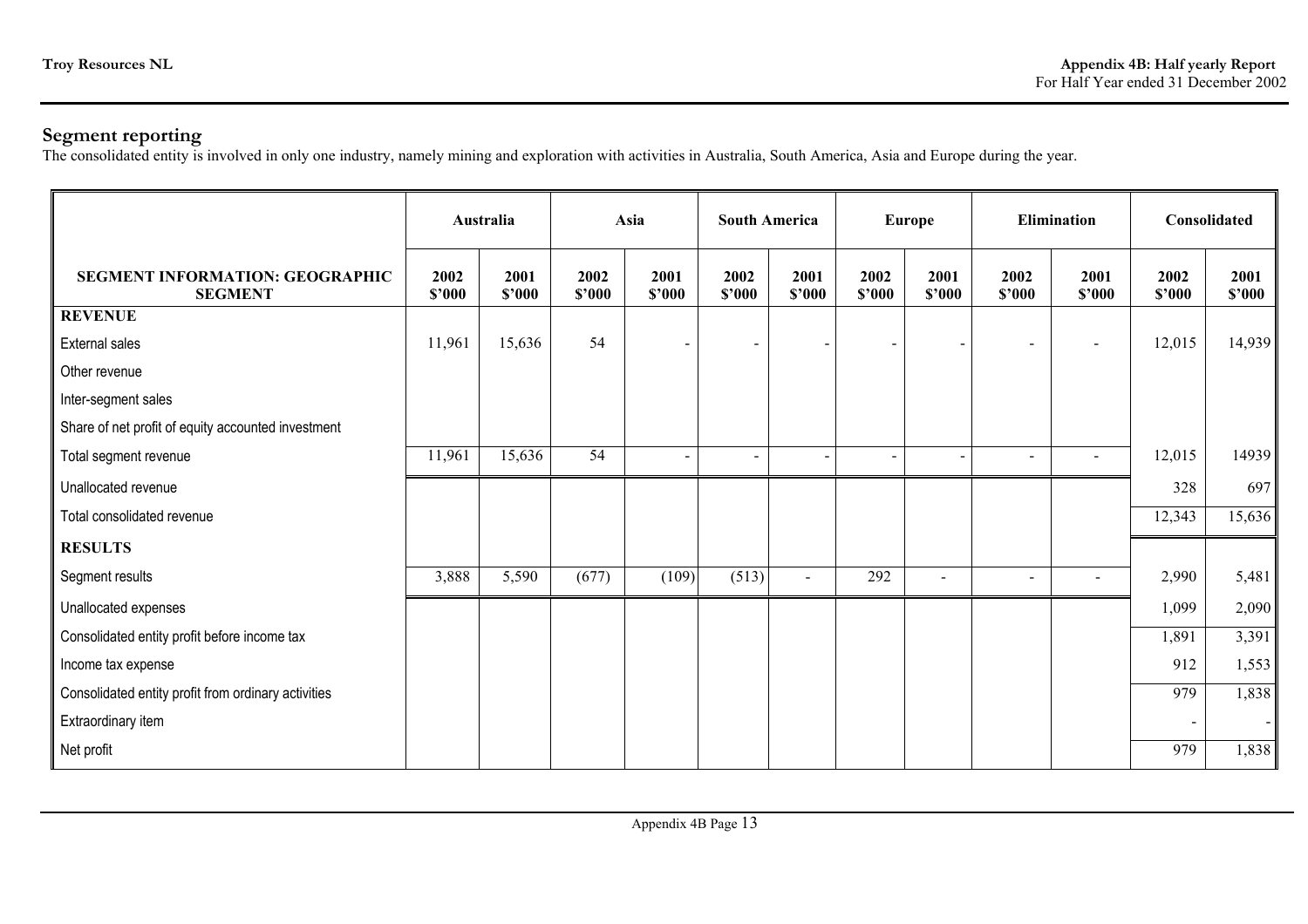## **Comments by directors**

#### **Basis of financial report preparation**

- *19.1 If this report is a half yearly report, it is a general purpose financial report prepared in accordance with the listing rules and AASB 1029: Interim Financial Reporting. It should be read in conjunction with the last <sup>+</sup> annual report and any announcements to the market made by the entity during the period. The financial statements in this report are "condensed financial statements" as defined in AASB 1029: Interim Financial Reporting. This report does not include all the notes of the type normally included in an annual financial report*.
- 19.2 Material factors affecting the revenues and expenses of the economic entity for the current period. In a half yearly report, provide explanatory comments about any seasonal or irregular factors affecting operations.

The entity's revenue and net profit declined during the period due to an expected decrease in head grades from the Bulchina mine and slightly increased operating cost.

The high tax rate, as compared to the nominal tax rate, reflects the non-deductibility of overseas exploration and administration for Australian tax purposes (\$806,000 gross expenditure).

19.3 A description of each event since the end of the current period which has had a material effect and which is not already reported elsewhere in this Appendix or in attachments, with financial effect quantified (if possible).

Since 31 December 2002, a decision has been taken to develop Stage 4 of the Cornishman project, near Southern Cross, WA. This will extend production from Cornishman out to May 2004.

During March 2003, the mill at the 70% owned high-grade gold project in Brazil began commissioning. Production from Brazil will add significantly to Troy's production profile.

19.4 Franking credits available and prospects for paying fully or partly franked dividends for at least the next year.

The economic entity is a tax paying entity. As at the reporting date the entity had \$6,643,000 net franking credits available to frank future dividends.

19.5 Unless disclosed below, the accounting policies, estimation methods and measurement bases used in this report are the same as those used in the last annual report. Any changes in accounting policies, estimation methods and measurement bases since the last annual report are disclosed as follows. (Disclose changes and differences in the half yearly report in accordance with *AASB 1029: Interim Financial Reporting*. Disclose changes in accounting policies in the preliminary final report in accordance with *AASB 1001: Accounting Policies-Disclosure*).

Nil.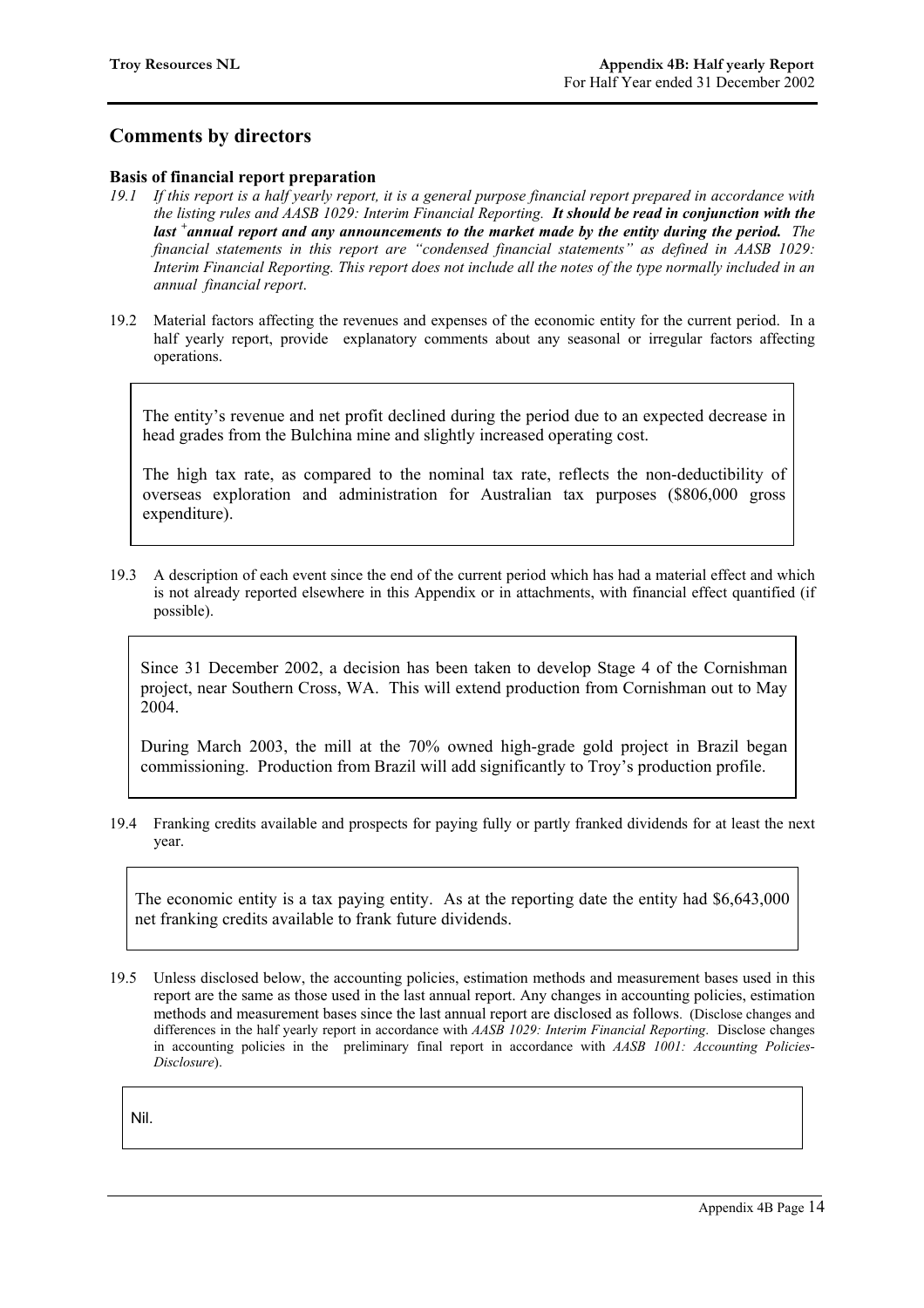19.6 Revisions in estimates of amounts reported in previous interim periods. For half yearly reports the nature and amount of revisions in estimates of amounts reported in previous +annual reports if those revisions have a material effect in this half year.

Nil

19.7 Changes in contingent liabilities or assets. For half yearly reports, changes in contingent liabilities and contingent assets since the last<sup>+</sup> annual report.

Nil

# **Additional disclosure for trusts**

Not Applicable

# **Compliance statement**

1 This report has been prepared in accordance with AASB Standards, other AASB authoritative pronouncements and Urgent Issues Group Consensus Views or other standards acceptable to ASX (see note 12).

Identify other standards used Nil

- 2 This report, and the <sup>+</sup>accounts upon which the report is based (if separate), use the same accounting policies.
- 3 This report does give a true and fair view of the matters disclosed (see note 2).

|            | This report is based on $\alpha$ accounts to which one of the following applies. |  |
|------------|----------------------------------------------------------------------------------|--|
| (Tick one) |                                                                                  |  |



 $\Box$  The  $\uparrow$  accounts have been  $\Box$  The  $\uparrow$  subject subject  $\Box$  The  $\alpha$  + accounts are in the process of being oudited or process of being audited or

The  $\text{+}$  accounts have been subject to review.

 $\Box$  The  $\alpha$  + accounts have *not* yet been audited or reviewed.

- 5 The review report by the auditor is attached.
- 6 The entity has a formally constituted audit committee.

subject to review.

Sign here: ............................................................ Date: 14 March 2002 (Company Secretary)

Print name: **G F Kaczmarek**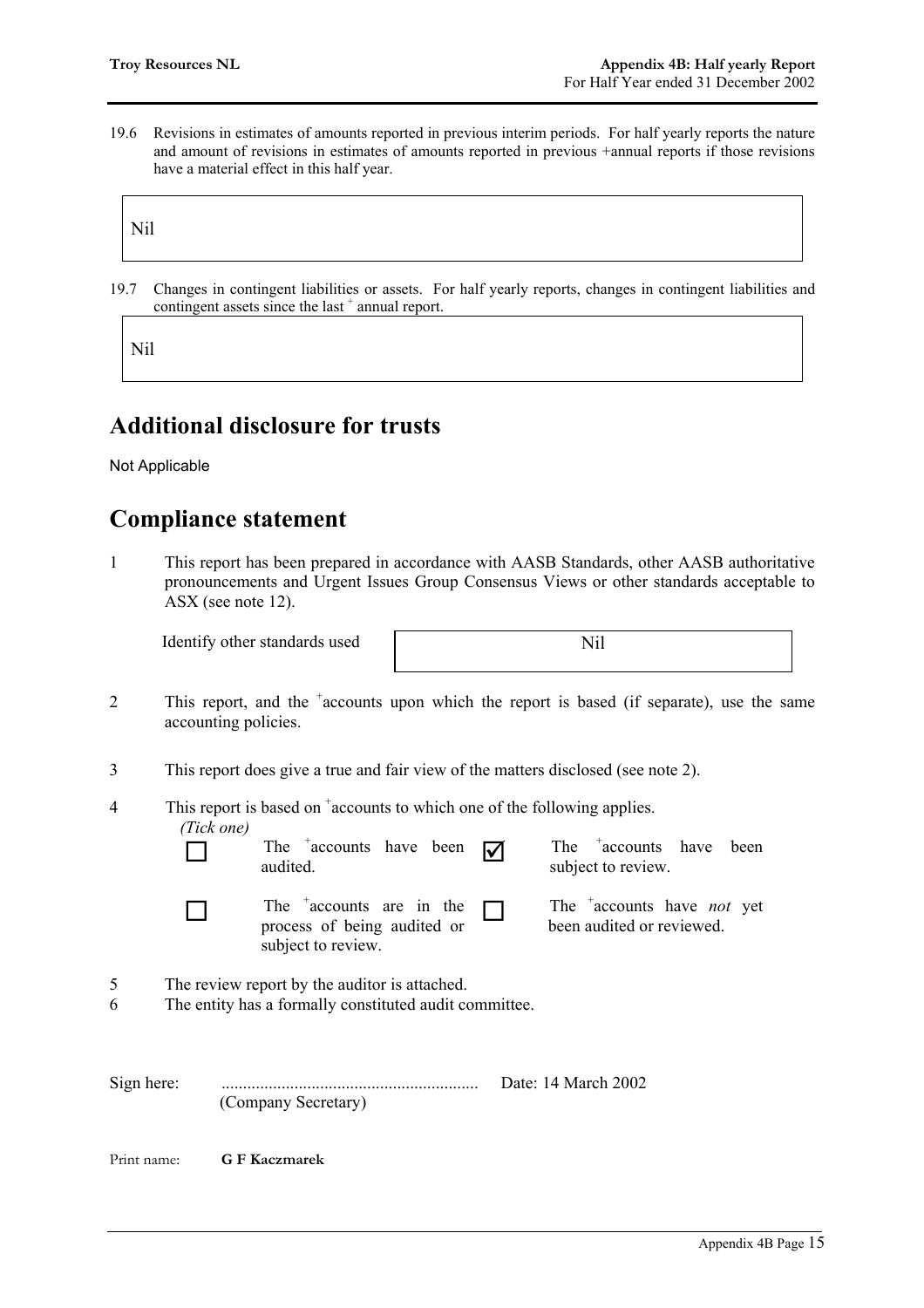#### **Notes**

- 1. **For announcement to the market** The percentage changes referred to in this section are the percentage changes calculated by comparing the current period's figures with those for the previous corresponding period. Do not show percentage changes if the change is from profit to loss or loss to profit, but still show whether the change was up or down. If changes in accounting policies or procedures have had a material effect on reported figures, do not show either directional or percentage changes in profits. Explain the reason for the omissions in the note at the end of the announcement section. Entities are encouraged to attach notes or fuller explanations of any significant changes to any of the items in page 1. The area at the end of the announcement section can be used to provide a cross reference to any such attachment.
- 2. **True and fair view** If this report does not give a true and fair view of a matter (for example, because compliance with an Accounting Standard is required) the entity must attach a note providing additional information and explanations to give a true and fair view.

#### 3. **Condensed consolidated statement of financial performance**

- Item 1.1 The definition of "revenue" and an explanation of "ordinary activities" are set out in *AASB 1004: Revenue***,** and *AASB 1018: Statement of Financial Performance*.
- Item 1.6 This item refers to the total tax attributable to the amount shown in item 1.5. Tax includes income tax and capital gains tax (if any) but excludes taxes treated as expenses from ordinary activities (eg, fringe benefits tax).
- 4. **Income tax** If the amount provided for income tax in this report differs (or would differ but for compensatory items) by more than 15% from the amount of income tax *prima facie* payable on the profit before tax, the entity must explain in a note the major items responsible for the difference and their amounts. The rate of tax applicable to the franking amount per dividend should be inserted in the heading for the column "Franked amount per security at % tax" for items 15.4 to 15.7.

#### 5. **Condensed consolidated statement of financial position**

 **Format** The format of the consolidated statement of financial position should be followed as closely as possible. However, additional items may be added if greater clarity of exposition will be achieved, provided the disclosure still meets the requirements of *AASB 1029: Interim Financial Reporting,* and *AASB 1040: Statement of Financial Position*. Also, banking institutions, trusts and financial institutions may substitute a clear liquidity ranking for the Current/Non-Current classification.

**Basis of revaluation** If there has been a material revaluation of non-current assets (including investments) since the last <sup>+</sup>annual report, the entity must describe the basis of revaluation adopted. The description must meet the requirements of *AASB 1010: Accounting for the Revaluation of Non-Current Assets*. If the entity has adopted a procedure of regular revaluation, the basis for which has been disclosed and has not changed, no additional disclosure is required.

6. **Condensed consolidated statement of cash flows** For definitions of "cash" and other terms used in this report see *AASB 1026: Statement of Cash Flows*. Entities should follow the form as closely as possible, but variations are permitted if the directors (in the case of a trust, the management company) believe that this presentation is inappropriate. However, the presentation adopted must meet the requirements of  $AASB$  1026.  $^+$ Mining exploration entities may use the form of cash flow statement in Appendix 5B.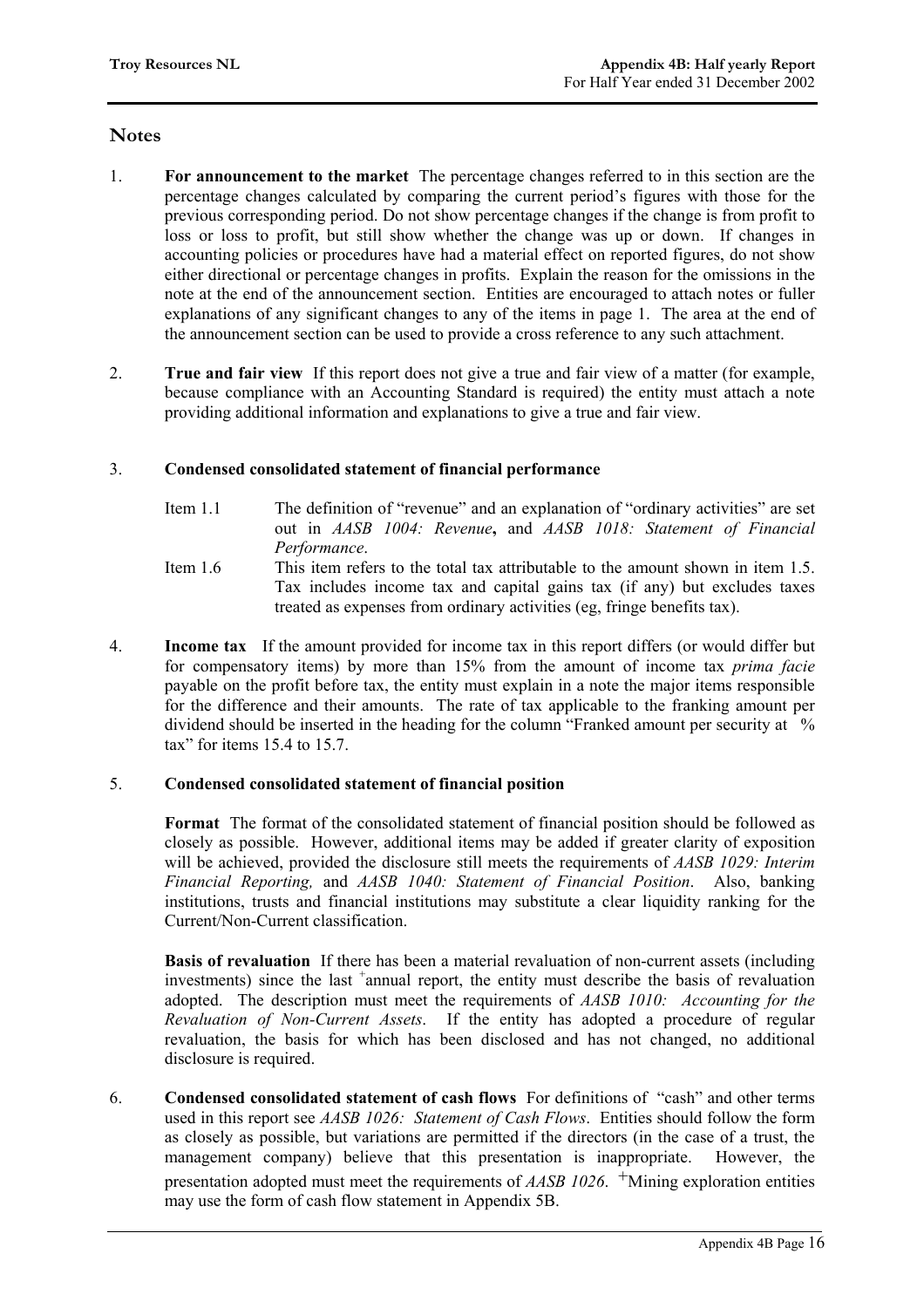- 7. **Net tangible asset backing** Net tangible assets are determined by deducting from total tangible assets all claims on those assets ranking ahead of the  $+$ ordinary securities (ie, all liabilities, preference shares, outside <sup>+</sup>equity interests etc). <sup>+</sup>Mining entities are *not* required to state a net tangible asset backing per +ordinary security.
- 8. **Gain and loss of control over entities** The gain or loss must be disclosed if it has a material effect on the <sup>+</sup>accounts. Details must include the contribution for each gain or loss that increased or decreased the entity's consolidated profit (loss) from ordinary activities and extraordinary items after tax by more than 5% compared to the previous corresponding period.
- 9. **Rounding of figures** This report anticipates that the information required is given to the nearest \$1,000. If an entity reports exact figures, the \$A'000 headings must be amended. If an entity qualifies under ASIC Class Order 98/0100 dated 10 July 1998, it may report to the nearest million dollars, or to the nearest \$100,000, and the \$A'000 headings must be amended.
- 10. **Comparative figures** Comparative figures are to be presented in accordance with *AASB 1018* or *AASB 1029 Interim Financial Reporting* as appropriate and are the unadjusted figures from the latest annual or half year report as appropriate. However, if an adjustment has been made in accordance with an accounting standard or other reason or if there is a lack of comparability, a note explaining the position should be attached. For the statement of financial performance, *AASB 1029 Interim Financial Reporting* requires information on a year to date basis in addition to the current interim period. Normally an Appendix 4B to which *AASB 1029 Interim Financial Reporting* applies would be for the half year and consequently the information in the current period is also the year to date. If an Appendix 4B Half yearly version is produced for an additional interim period (eg because of a change of reporting period), the entity must provide the year to date information and comparatives required by *AASB 1029 Interim Financial Reporting*. This should be in the form of a multi-column version of the consolidated statement of financial performance as an attachment to the additional Appendix 4B.
- 11. **Additional information** An entity may disclose additional information about any matter, and must do so if the information is material to an understanding of the reports. The information may be an expansion of the material contained in this report, or contained in a note attached to the report. The requirement under the listing rules for an entity to complete this report does not prevent the entity issuing reports more frequently. Additional material lodged with the +ASIC under the Corporations Act must also be given to ASX. For example, a director's report and declaration, if lodged with the  $+A$ SIC, must be given to ASX.
- **12. Accounting Standards** ASX will accept, for example, the use of International Accounting Standards for foreign entities. If the standards used do not address a topic, the Australian standard on that topic (if one exists) must be complied with.
- 13. **Corporations Act financial statements** This report may be able to be used by an entity required to comply with the Corporations Act as part of its half-year financial statements if prepared in accordance with Australian Accounting Standards.
- 14. **Issued and quoted securities** The issue price and amount paid up is not required in items 18.1 and 18.3 for fully paid securities.
- **15 Details of expenses** *AASB 1018* requires disclosure of expenses from ordinary activities according to either their nature or function. For foreign entities, there are similar requirements in other accounting standards accepted by ASX. *AASB ED 105* clarifies that the disclosures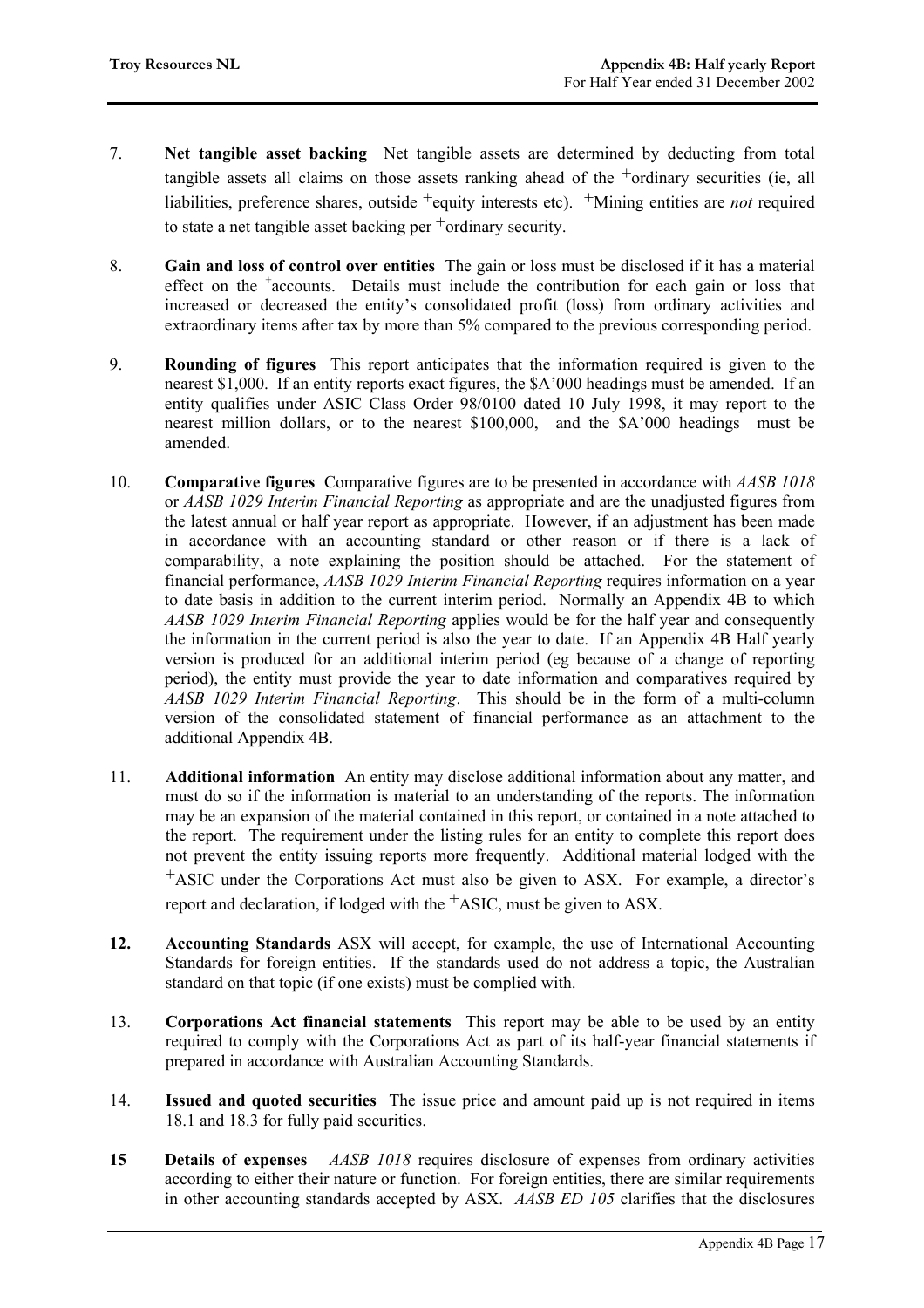required by *AASB 10*18 must be either *all* according to nature or *all* according to function. Entities must disclose details of expenses using the layout (by nature or function) employed in their  $^+$  accounts.

The information in lines 1.23 to 1.27 may be provided in an attachment to Appendix 4B.

**Relevant Items** *AASB 1018* requires the separate disclosure of specific revenues and expenses which are not extraordinary but which are of a size, nature or incidence that disclosure is *relevant* in explaining the financial performance of the reporting entity. The term "relevance" is defined in *AASB 1018*. There is an equivalent requirement in *AASB 1029: Interim Financial Reporting*. For foreign entities, there are similar requirements in other accounting standards accepted by ASX.

**16 Dollars** If reporting is not in A\$, all references to \$A must be changed to the reporting currency. If reporting is not in thousands of dollars, all references to "000" must be changed to the reporting value.

#### 17. **Discontinuing operations**

Half yearly report

All entities must provide the information required in paragraph 12 for half years beginning on or after 1 July 2001.

Preliminary final report

Entities must either provide a description of any significant activities or events relating to discontinuing operations equivalent to that required by paragraph 7.5 (g) of *AASB 1029: Interim Financial Reporting*, or, the details of discontinuing operations they are required to disclose in their + accounts in accordance with *AASB 1042 Discontinuing Operations*.

In any case the information may be provided as an attachment to this Appendix 4B.

#### 18. **Format**

This form is a Word document but an entity can re-format the document into Excel or similar applications for submission to the Companies Announcements Office in ASX.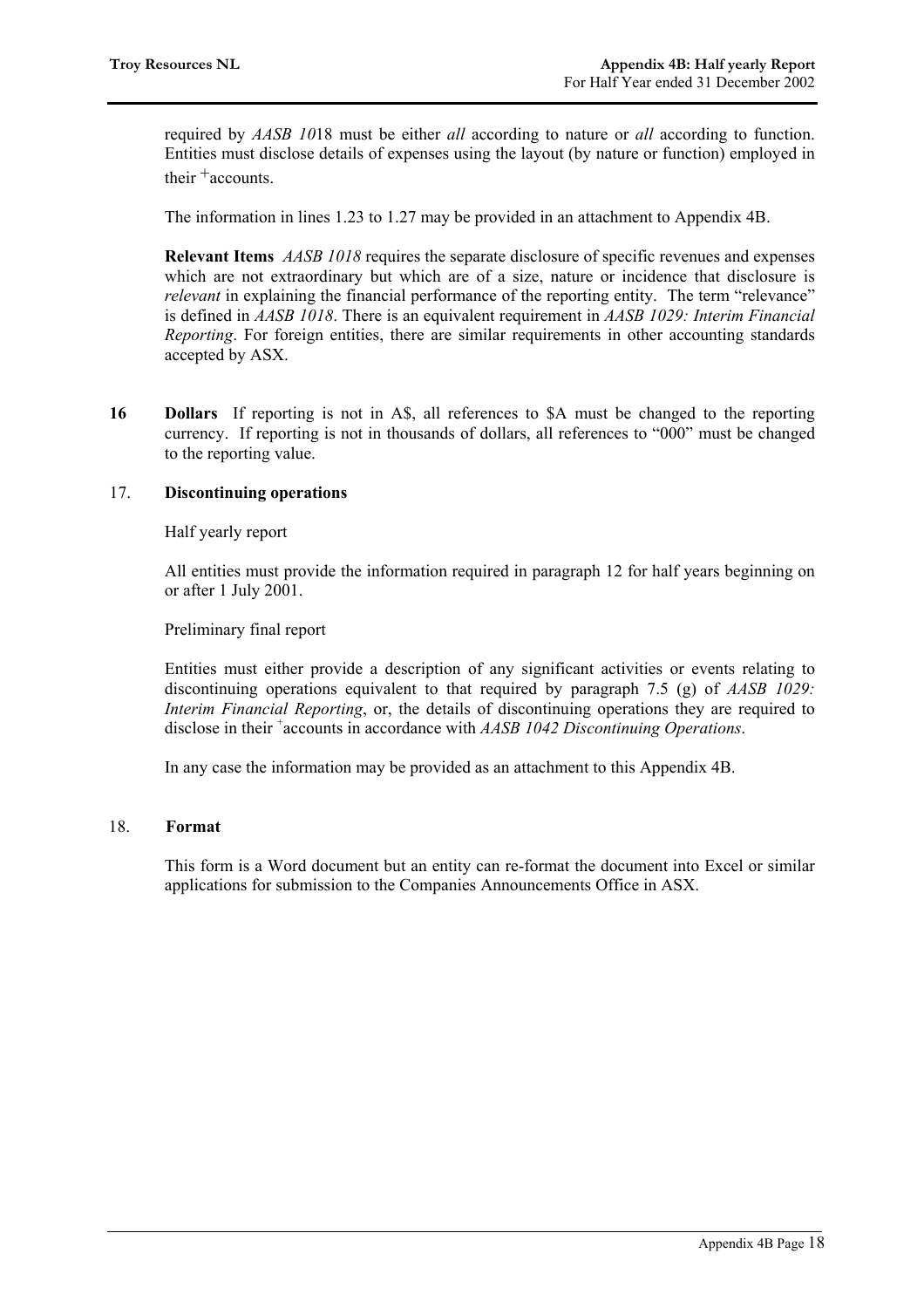#### **TROY RESOURCES NL DIRECTORS' REPORT**

The Directors of Troy Resources NL submit herewith the Half-Year Report for the half-year ended 31 December 2002. In order to comply with the provisions of the Corporations Act 2001, the Directors report as follows:

#### **DIRECTORS**

The names of the Directors of the Company during or since the end of the half-year are:

**Mr J L C Jones, Executive Chairman**. A Director since July 1988 and Chairman of the Company since November 1988. He is a Kalgoorlie pastoralist and businessman formerly associated with North Kalgurli Mines and was a founding director of Jones Mining Limited. Mr Jones is also Chairman of Anglo Australian Resources NL.

**Mr K K Nilsson, Managing Director**. Appointed Managing Director in May 1998 and was the Company's Chief Executive Officer since April 1997. He is a mining engineer with more than 30 years experience in the mining industry, covering gold, base metals and coal.

**Mr P A K Naylor, Non-Executive Director.** A Director of the Company since April 1984, a stockbroker and financial adviser with over 30 years experience. He is also a director of New Privateer Holdings Limited.

**Dr D E Clarke, Non-Executive Director.** Appointed 23 March 1999, Dr Clarke has a PhD in geology from Stanford University (California) and has more than 30 years experience in exploration and mining, principally in Australia and North America, including 15 years with Plutonic Resources Limited. At various times, he managed the exploration, finance, administration and corporate divisions of Plutonic, most recently being General Manager - Corporate until Plutonic was taken over by Homestake Mining Company in 1998. He is currently Chairman of Cullen Resources NL, and a Non-Executive Director of Anglo Australian Resources NL and BeMaX Resources NL.

#### **REVIEW OF OPERATIONS**

The 2002/2003 half-year saw Troy turn into a dual mine operation. The Entity's operation during the half-year revolved around the wholly owned Bulchina mine and treatment facilities located near Sandstone, in Western Australia. During the half-year, the operation produced 21,341 ounces of gold at an average cash cost of A\$244 per ounce.

July 2002 saw the commencement of the Stage 3 of the Cornishman Mine, a Joint Venture between Sons of Gwalia (51% and Manager) and Troy (49%) located near Southern Cross, in Western Australia. Troy's share of mill production for the quarter was 31,098 tonnes at 2.76 g/t for 2,503 recovered ounces. In December 2002, approval was given for the development of an extension to the previously mined Stage 2.

During the period work progressed on the Sertao Gold Mine in Brazil of which Troy owns 70%. The fully refurbished TC8 mill was shipped and arrived from Australia in Brazil in August. Reassembly and on-site construction continued through the period.

The Entity is also engaged in gold and base metal exploration, primarily in Western Australia and the Northern Territory; and overseas in Mongolia, Brazil, Finland and Austria.

The consolidated operating profit after tax for the half-year was \$1,063,000. The previous corresponding half-year to 31 December 2001 was an after tax profit of \$1,876,000. An instalment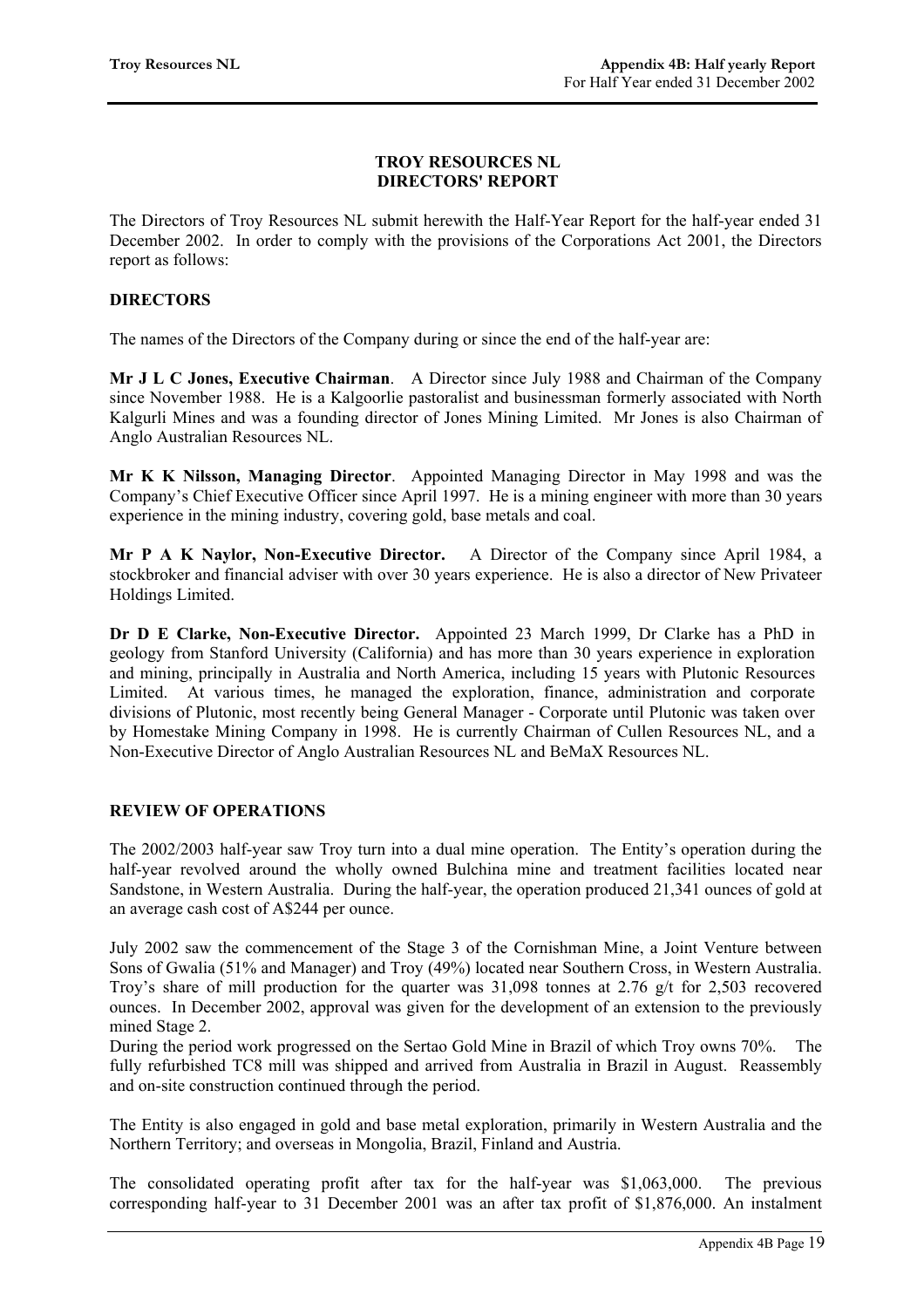amount of \$230,645 of income tax was paid during the half year. The current half-year includes a provision for income tax of \$1,427,076 (previous half-year \$1,758,000). The high tax rate, as compared to the nominal tax rate, reflects the non-deductibility of overseas exploration and administration for Australian tax purposes.

#### **SUBSEQUENT EVENTS**

On 28 February 2003, approval was given to develop Stage 4 of Cornishman. The total Reserve of the approved Stages 2,3 &4 is approximately 1,135,000 tonnes at 3.95g/t for 133,000 recovered ounces of which Troy's share is 49%. Production at Cornishman will continue until May 2004.

The Sertao mill construction was essentially completed in early March 2003 and plant commissioning is underway. Mill throughput should gradually ramp-up during March. The commencement of production from Sertao will add significantly to Troy's production profile.

#### **ROUNDING OFF OF AMOUNTS**

The Entity is an entity of the kind referred to in ASIC Class Order 98/0100, dated 10 July 1998, and in accordance with that Class Order amounts in the Directors' Report, and the Financial Reports have been rounded off to the nearest thousand dollars.

Signed at Perth, Western Australia, this 14<sup>th</sup> day of March 2003 in accordance with a resolution **of Directors.** 

**J L C JONES Director**